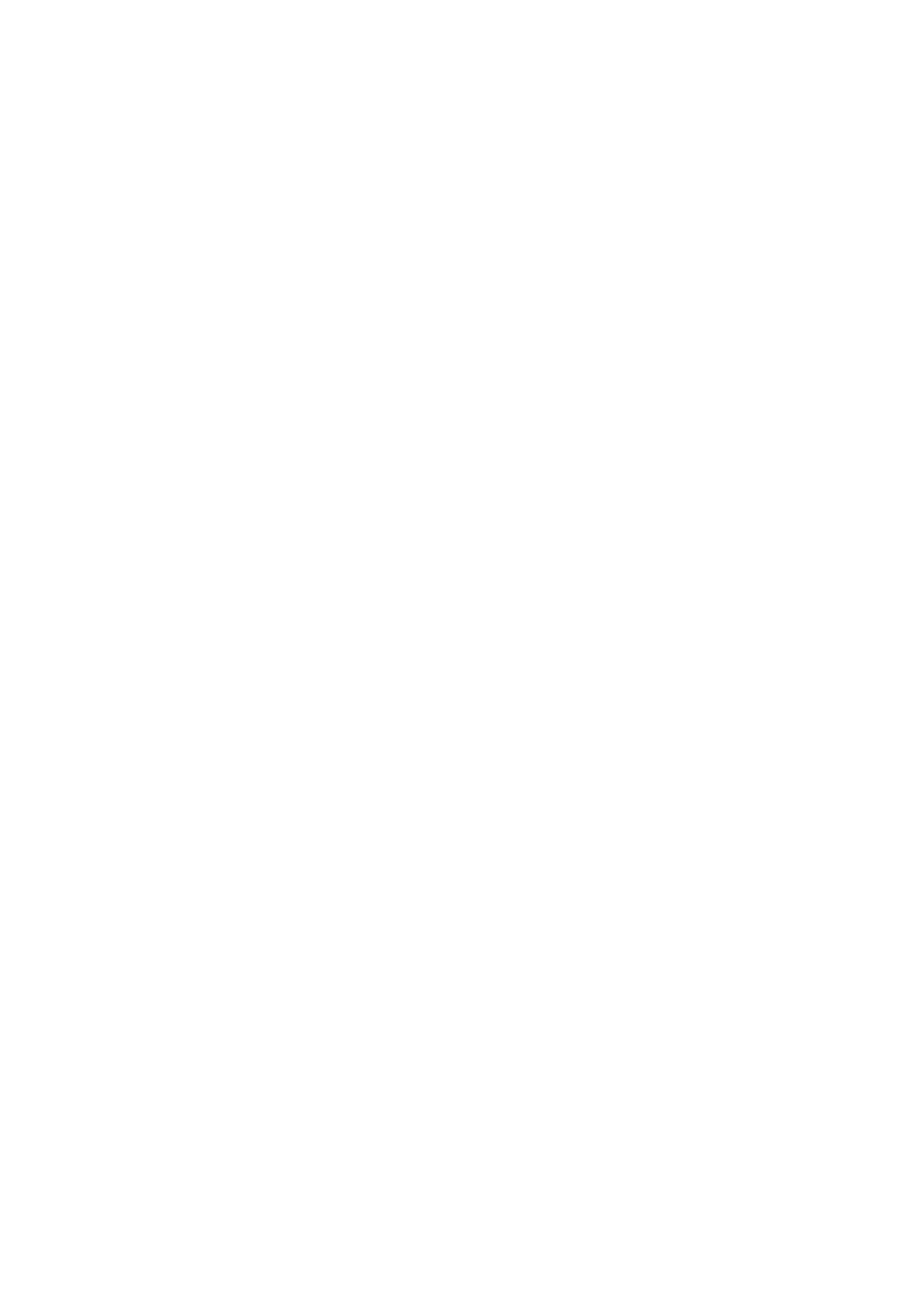# REPORT n. 19

# **THE DARK SIDE** OF MILITARY EXPENDITURE

The 2014 Military Budget

**Pere Ortega John Doe Xavier Bohigas**

Centre Delàs d'Estudis per la Pau · Justícia i Pau Barcelona, November 2013

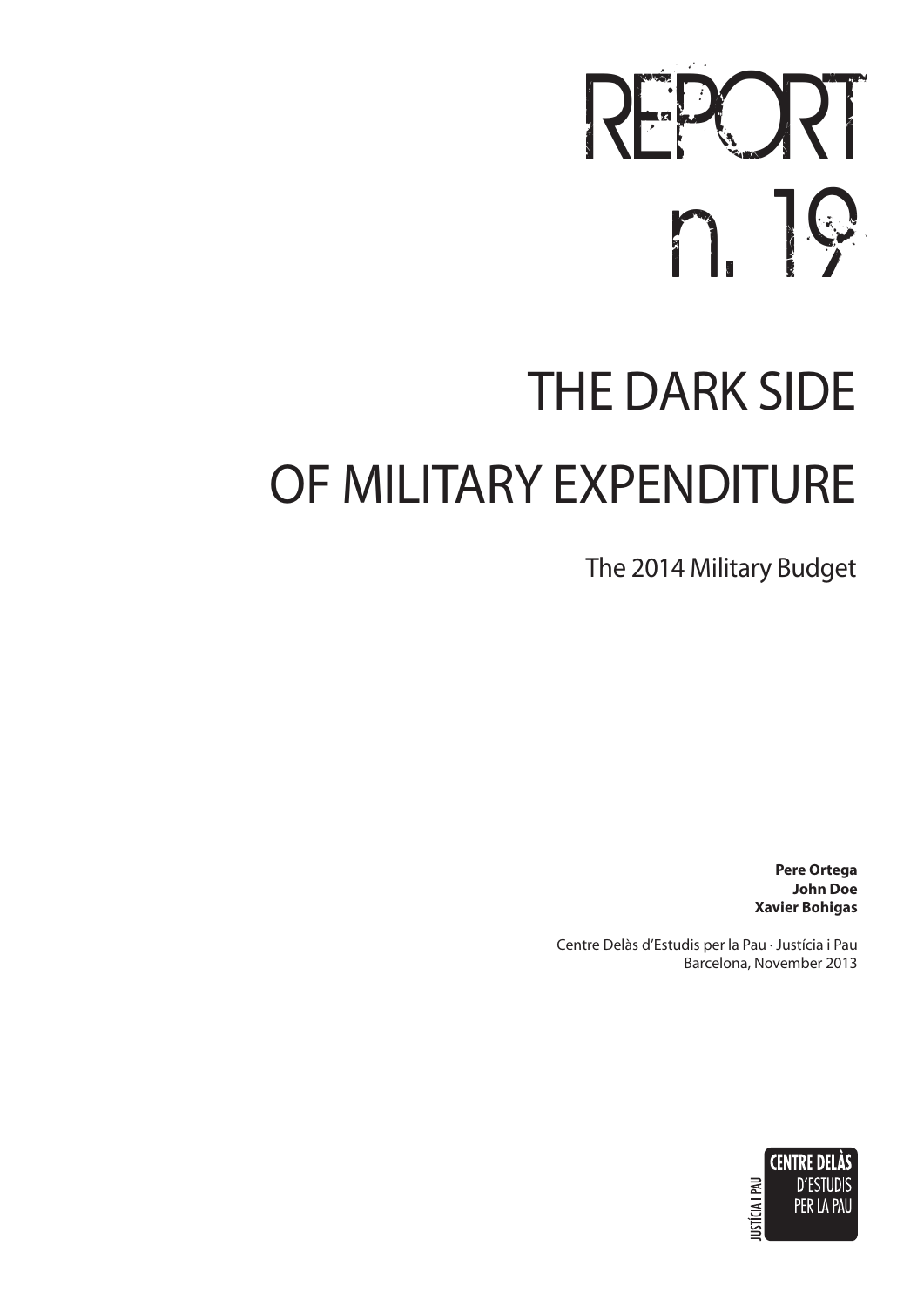

Centre Delàs d'Estudis per la Pau Justícia i Pau · c/ Roger de Llúria, 126, 3r 1a 08037 Barcelona T. 93 317 61 77 F. 93 412 53 84 www.centredelas.org info@centredelas.org

The authors wish to thank Jordi Alsina and Katy Robinson (Trommons) for their invaluable collaboration on the translation of this report.

Barcelona, November 2013

Graphic design: Fundació Tam-Tam Cover photo: Javier Pérez

D.L.: B-19745-2010 ISSN: 2013-80322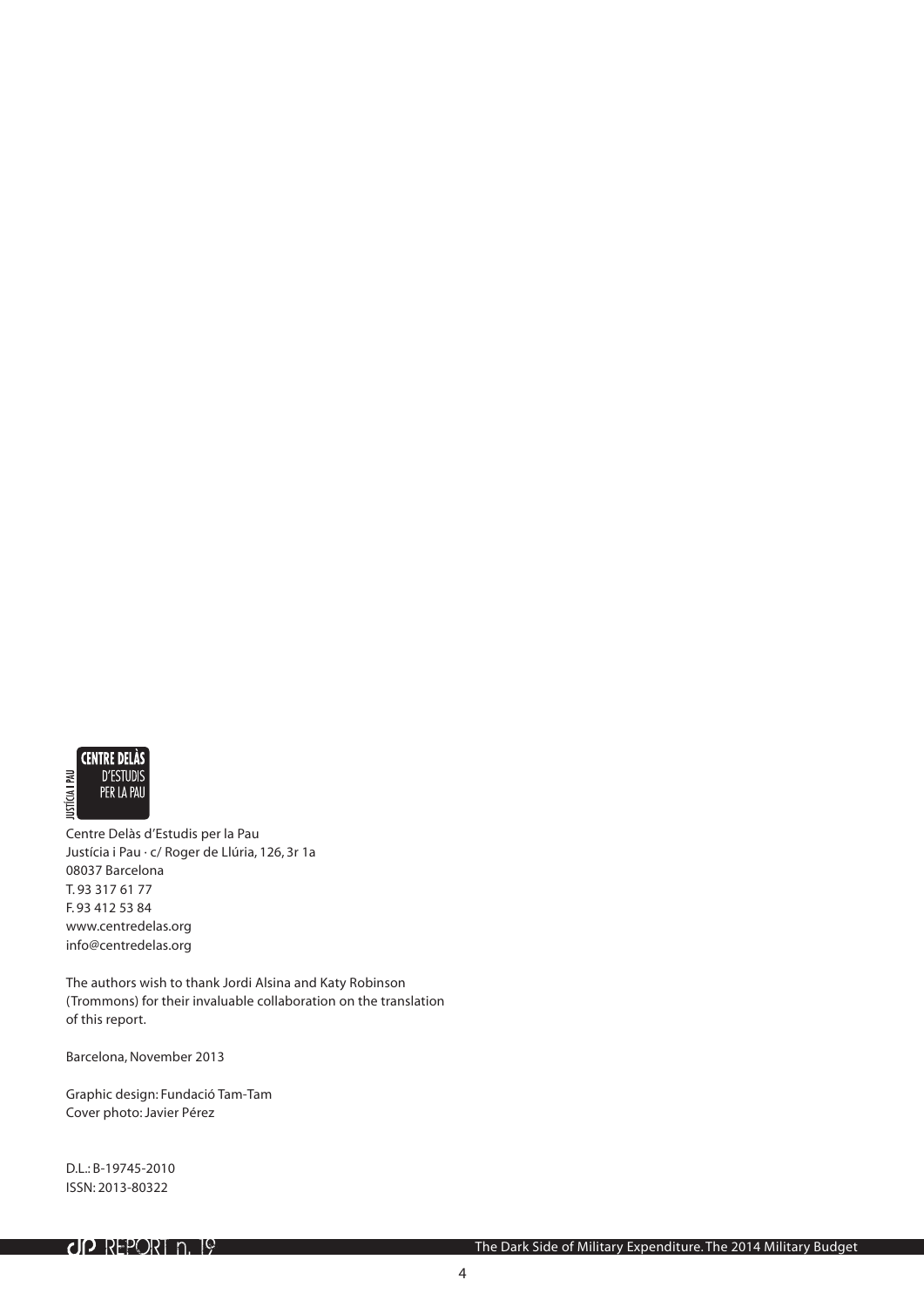

## The Dark Side of Military Expenditure The 2014 Military Budget

#### **ÍNDICE**

| <b>INTRODUCTION7</b>                                        |
|-------------------------------------------------------------|
| 2014 MILITARY EXPENDITURE 8                                 |
| REAL MILITARY EXPENDITURE 9                                 |
| <b>DEVELOPMENT OF MILITARY</b><br>EXPENDITURE 11            |
| <b>RUNNING EXPENSES</b><br>AND FIXED EXPENSES 14            |
| <b>SPECIAL WEAPONS</b><br>PROGRAMS (PEA) 15                 |
| <b>MILITARY RESEARCH</b><br>AND DEVELOPMENT 20              |
| <b>COMPARISON BETWEEN CIVIL</b><br>AND MILITARY RESEARCH 23 |
| CONCLUSIONS25                                               |
| ANNEX 27                                                    |

#### **EXECUTIVE SUMMARY**

Ministry of Defense expenditures vary far from the initial estimates in the budget, so that the final total at the end of the year may be vastly greater than that which was initially approved. In the past decade, budget overspending has amounted to an annual average of €1,500 Million. Which is a deception, because it's known that many of the budget items are underestimated and are then paid for throughout the year with extraordinary contributions. This is particularly grievous in the case of two budget items: commitments undertaken within the Special Weapons Programs (PEA) and military endeavors overseas.

In fact, in both 2012 and in 2013, loans were taken out to cover these overexpenditures which amounted to 1782.7 and 877.3 million euros, respectively. Will the same thing happen in 2014? Undoubtedly, Secretary of Defense Pedro Argüelles has openly stated that the Ministry will appeal again for extraordinary appropriations to cover the costs of the PEAs.

Other expenditures that are regularly underallocated each budget year are the military operations abroad. These so-called "peacekeeping" missions, although that is hardly what is going on in Afghanistan or in the waters of the Indian Ocean, are only estimated in the budget at €14 million. At the close of 2012, the real cost had risen to €925 million and as of March this year (2013) the figure had already reached €514 million, and the final figure at the end of the year will be higher.

The Defense budget proposed for 2014 shows decreases in military expenditure from the figures of 2013, which is broken down based on three different criteria. First, the Ministry of Defense is to be allocated €6,776.75 Million, a drop of 1.98% from the previous year. The official Government figure of 3.22% does not take into account the autonomous bodies, which receive greater funds than in 2013.

Secondly, if NATO military spending guidelines are respected, the supposed budget cuts are even smaller, only 0.63% compared to 2013. This is due to the increase of military spending by other ministries.

Third, where the additional items you add the CNI and the interest on the debt is expected to fall in 2014 as an optimistic estimate of the Minister referred. In this case the reduction of military expenditure will be 1.79%. And if the deviation that in all probability will occur during the year is taken into account, we can expect military spending to increase by 3.5% compared to 2013.

The main indicators of the military expenditure planned for 2014 show that military spending will be €45.27 Million per day, or 1.58% of the GDP, which amounts to €353 per person per year.

Significant increases in military spending include a 17.1% increase in military investment, rising from €769.1 in 2013 to €900.5 Million in 2014, and military R&D, which will increase by 39.5 %, from €363.38 Million in 2013, to €506.84 Million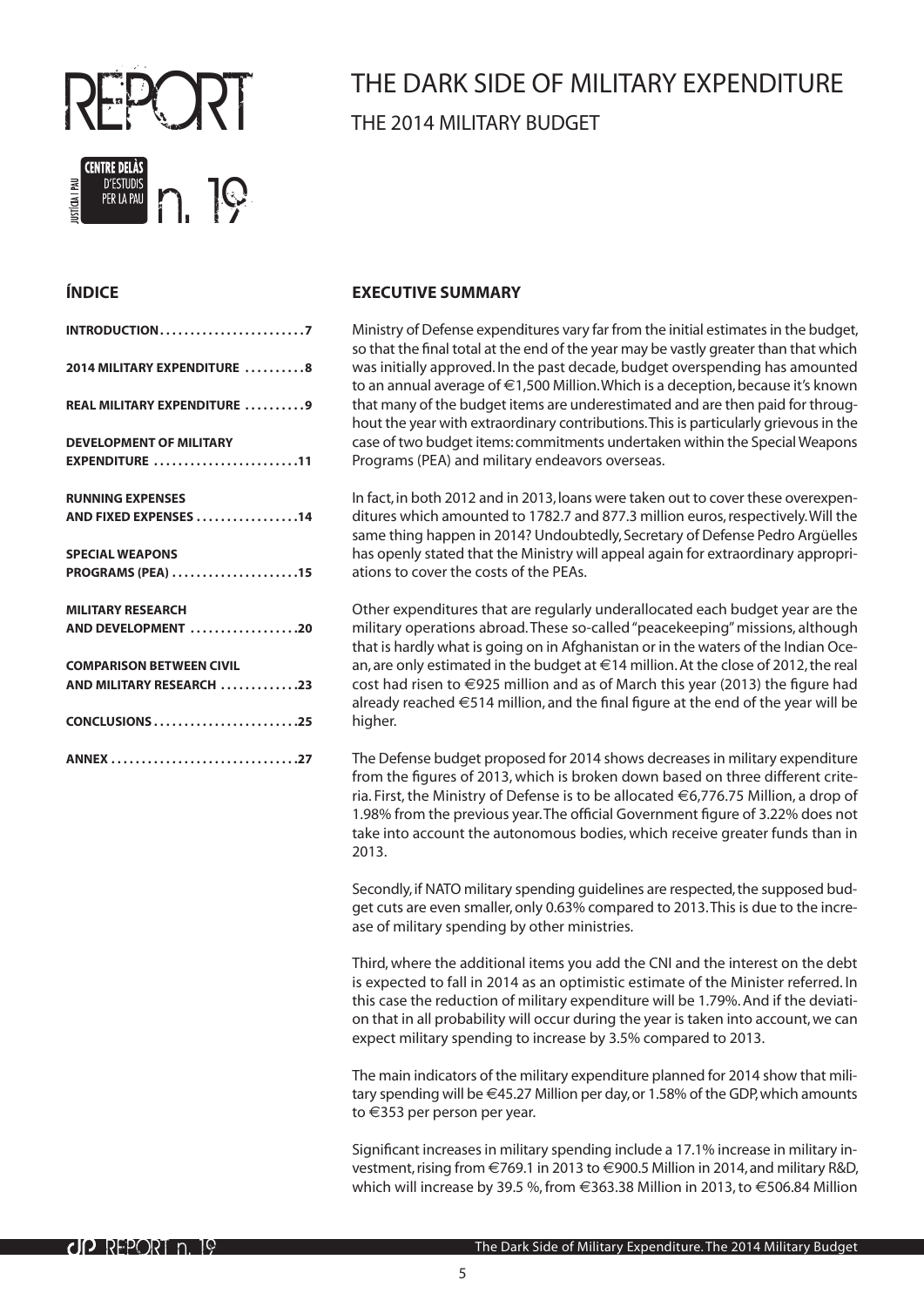this year. This shows a clear commitment to military R&D by the Spanish government, at the same time that civilian R&D will only see an increase of 1.3%.

The current economic crisis is hitting Spain hard. This should be an incentive to abort expenses which could be regarded as less than "productive". Certainly military spending as a whole is one of them, hindering development, as resources dedicated to any part of the productive economy would have more positive results than those spent on the military.

It's urgent that certain aspects of military spending be reconsidered, and investment made to the productive economy. The €506 Million that is spent on military R&D could be redirected from military to civil investigation. Reduction and cancelation to some of the investments in weaponry, particularly those of the PEA, could free up as much as  $\epsilon$ 1,000 Million to be spent on civil infrastructures; a progressive reduction of current military personnel and adaptation to the true needs of security would be of great service; and lastly, the cancelation of military operations abroad, would lead to annual savings of hundreds of millions of euros.

#### **Index of tables**

#### **Annex**

#### **Index of figures**

| Figure 2. Budgets for the military research program (464A and 464B) |  |
|---------------------------------------------------------------------|--|
|                                                                     |  |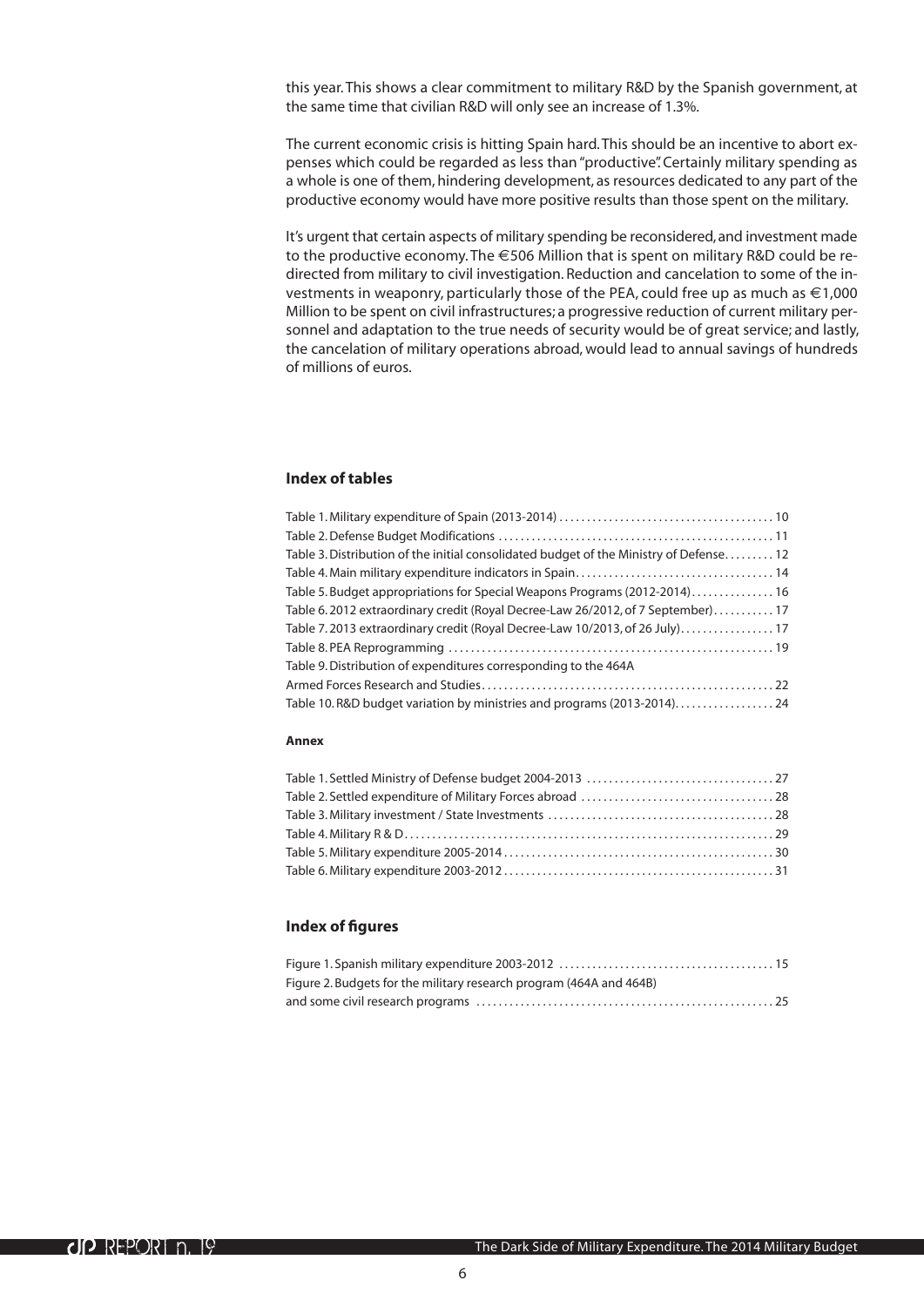<span id="page-6-0"></span>

## The Dark Side of Military Expenditure The 2014 Military Budget

Pere Ortega · Coordinator for the Centre Delàs for Peace Studies John Doe · Researcher for the Centre Delàs for Peace Studies **Xavier Bohigas ·** Researcher for the Centre Delàs for Peace Studies

**The budgets for 2014 are extremely regressive, given their anti-social nature, given that they continue to give priority to the adjustment policies in all aspects of social coverage, using the pretext of having to meet the public deficit target established by Brussels**

#### **Introduction**

The submission of the 2014 State Budgets (PGE) draft has generated much anticipation and tremendous debate, given that the accounts are what are supposed to determine the direction of the State's public policy for the following fiscal year. Though this may be true to a certain extent, it is far from the entire truth. Throughout the period for which the public budget is valid, the budget experiences innumerable modifications that alter it substantially to the point of changing it radically by the time it is settled. We know with certainty that the initial projections will not be met and that significant changes will take place during their execution. The political opposition, as well as the analysts, should pay more attention to these changes and be particularly critical of the final settlement, considering that that is where one is able to see whether the initial objectives have been met, or if they have been amended or distorted.

This issue is of particular importance given that the PGE's approval is a commitment to the citizens indicating where public expenditure is going and whether the Government plans on having a social commitment by investing in education, healthcare, culture, pensioners, welfare, etc.; whether this is to be done in the field of economic development (industry, public works, agriculture, trade, R&D, etc.); or in public services (administration, justice, defense, etc.). But if there are expenditure commitments that are knowingly excluded from the budget and not related to emergencies or unforeseen events of force majeure, then this is a form of deception, with bills being covered up and more public debt being generated.

First of all, let us group expenditure policies and see their evolution over the previous year. It can undoubtedly be said that these budgets are extremely regressive, given their anti-social nature, given that they continue to give priority to the adjustment policies in all aspects of social coverage, using the pretext of having to meet the public deficit target established by Brussels for Spain (5.8% of the GDP for 2014, which represents an adjustment of €7,800M, and €8,000M in 2015). And from where is this cut supposed to come? Well, mainly from social coverage. For instance, while social expenditure collectively increased by 4.4% (healthcare, education, pensions, unemployment, etc.), if we get to the specifics and examine social expenditure carefully, social services indicated a decrease of 35.6% due to cuts in equality, dependency care, disability, and social security payments to dependents' caretakers. On the other hand, pensions have only increased by .25% and have had cumulative losses of 5% since 2011. Public servants are again seeing a pay freeze, which represents a cumulative loss of 29% over a five-year period. Both of these circumstances have been affected by the increase in the CPI. These adjustments fundamentally rely on the purchasing power of the population, who watch their income decrease and prices and taxes increase.

In turn, investment has undergone a significant reduction (11%); for example, infrastructures have diminished by 8.6%, public works have gone down by 6%, and civil research development and innovation (RDI) indicates an increase of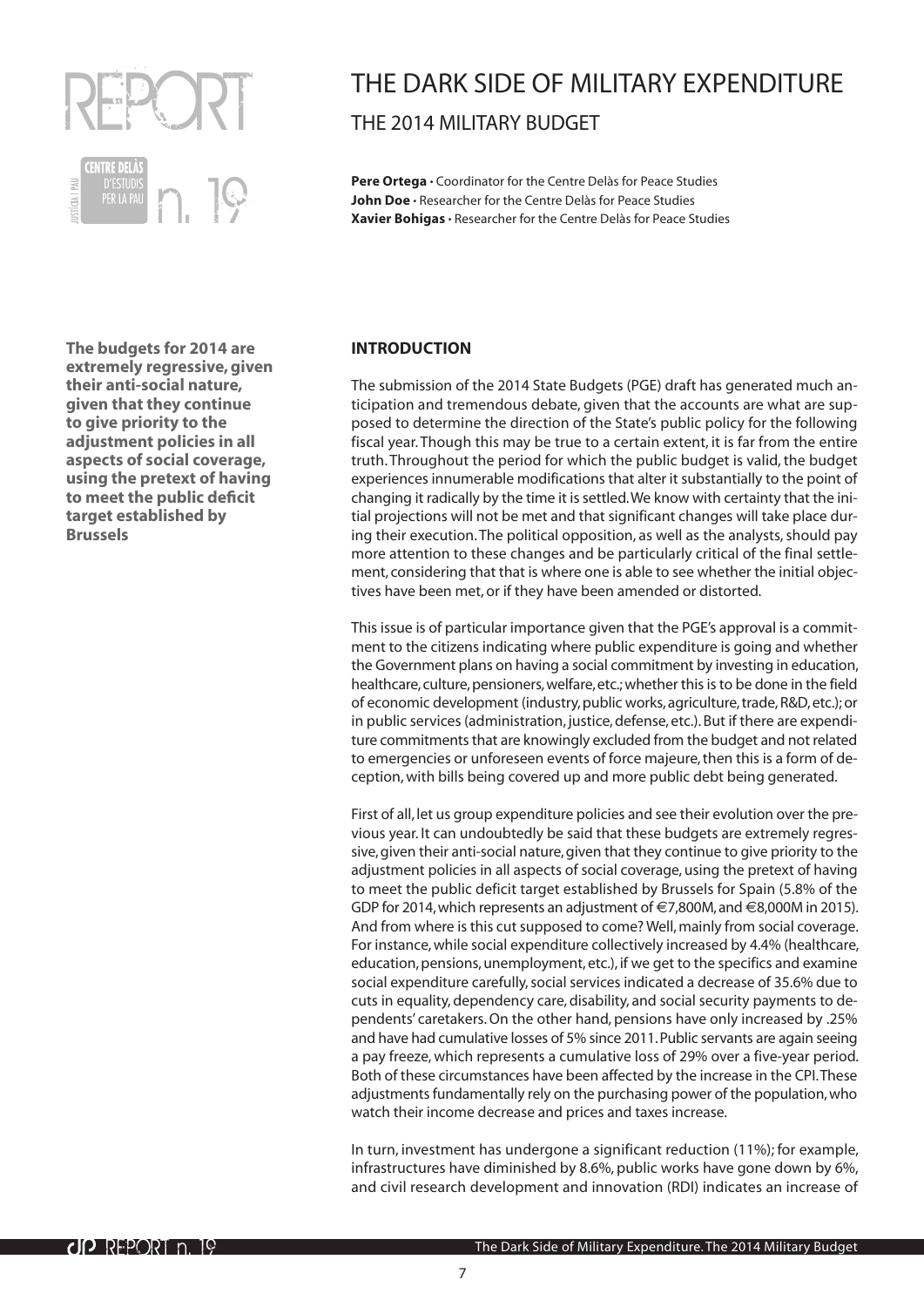only 1.3%. All of these items are supposed to stimulate economic growth, especially RDI, which is an investment in the knowledge that makes manufacturing more competitive.

Another downside is the aim to reduce the number of public servants. Only one out of every ten lay-offs will be covered in 2014, which also does not help boost consumption or lower the unemployment rate (over 25%), which will continue to linger at an astonishing 6.2 million, creating a huge reserve army that provides the system with one more way of continuing to bring down employee salaries.

#### **2014 Military Expenditure**

Although arithmetic may be an exact science, each person uses it to balance the books according to their own interests. And of course, the calculations contained within this report on military expenditure do not match those of the Government or other analysts. From the outset, we have been using accounting standards that greatly differ from those used by the Ministry of Defense when listing expenditures. We say this because we adhere to three criteria when doing the yearly analysis:

- the Government's criterion, which regards military expenditure as belonging exclusively to the Ministry of Defense;
- NATO's criterion, which recommends that all member countries of the military organization list anything related to armies and defense;
- a third criterion, ours, which adds other items unmistakably related to armed defense and not covered in the two previously listed criteria.

According to our criterion, the Ministry of Defense's items must be added to those of the Autonomous Bodies of the Ministry of Defense, as well as other items accountable to other ministries, as is the case of contributions to international agencies involved with military disarmament affairs, NATO, or United Nations military missions accountable to the Ministry of State; the items of ISFAS (Instituto Social de las Fuerzas Armadas) [Social Institution of the Armed Forces] listed under Other Ministries; military personnel pensions drawn from social security in the Pensioners item; the Civil Guard, as even though it is accountable to the Ministry of the Interior, it is an agency governed by military ordinances and entrusted to carry out paramilitary missions, such as the monitoring of coasts, territorial waters and borders; the contributions or credits from the Ministry of Industry to weapons manufacturing companies, a formula used to reduce and mask the Ministry of Defense's real military expenditure, which would formerly be derived from this Ministry. Furthermore, we added other items; the National Intelligence Center (NIC), a body with a general as its director, a personnel 60% military, and entrusted with not only civil security missions, but also those of a military nature (formerly accountable to the Ministry of Defense but now answering to the Presidency). We also added the interest on the debt to the military expenditure percentage relative to the PGE collectively: if the Government borrows in order to spend more than initially budgeted under the heading of submarines, frigates or fighter planes, it is unacceptable to charge interest on the deficit its own military borrowing generates.

But there is still more. Each year during the execution of the Defense budget, resources from different areas are added to the initial budget, resources that in the last 10 years have yielded an annual average of €1,500M (see Table 1 of the Appendix). This is undoubtedly a scam, for it indicates that many of the items are underestimated, as we will later see, and are complemented with extraordinary contributions throughout the fiscal year. This leads to the distortion of Spain's real expenditure on defense. Although it is presented as the PGE amount, it is clearly insufficient given that it reaches 154% of the initial budget, as was the

<span id="page-7-0"></span>**NATO's criterion recommends that all member countries of the military organization list anything related to armies and defense**

**Each year resources from different areas are added to the initial budget, resources that in the last 10 years have yielded an annual average of €1,500M**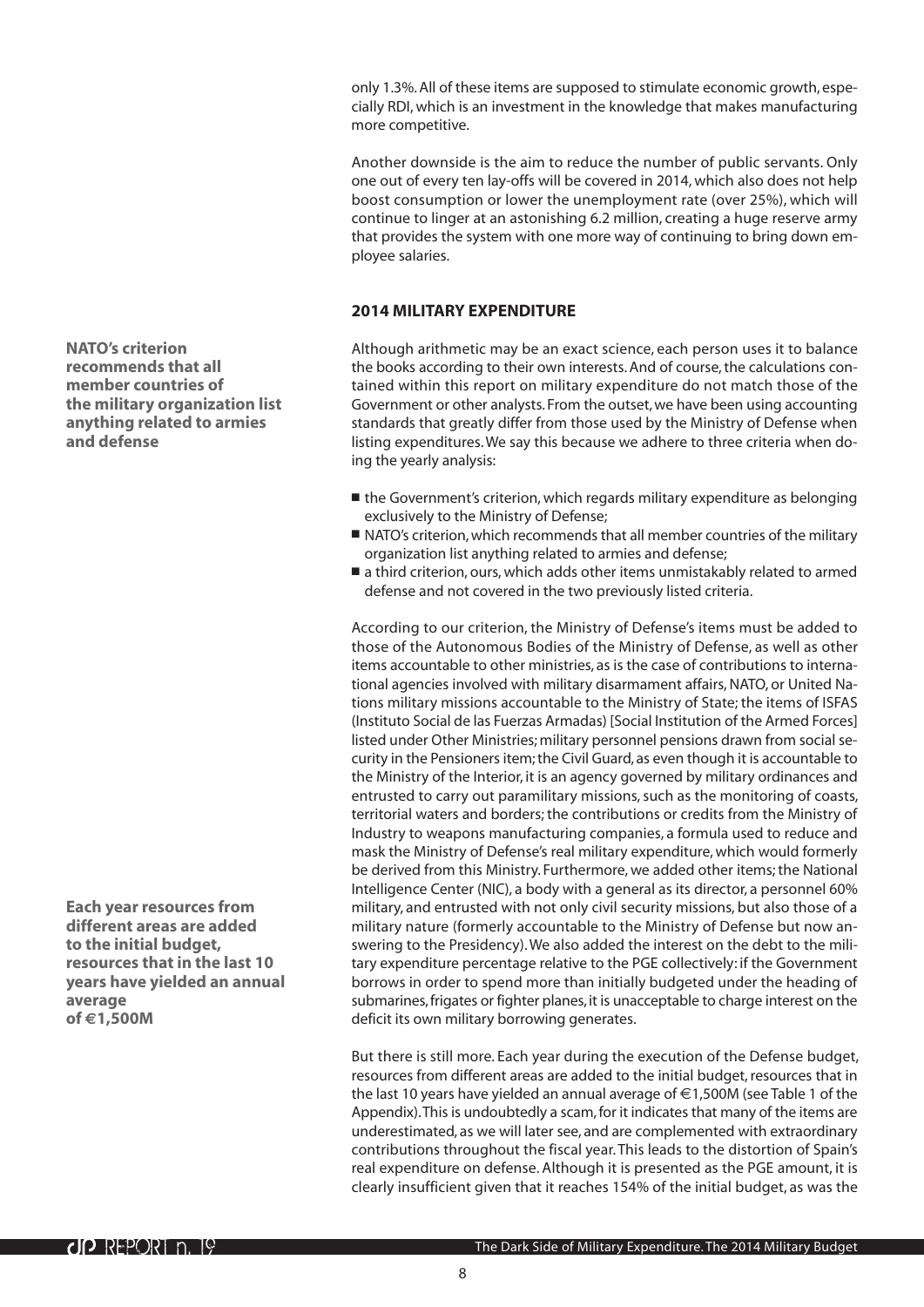<span id="page-8-0"></span>case in 2012. This is why it is crucial to demand explanations when it comes to current military expenditure in Spain.

All this without considering other budget items having some form of military aspect, such as the Royal House, given that the king is the Supreme Commander-in-Chief of the Armed Forces and presides over many maneuvers, parades, meetings, warship launchings and other military affairs (e.g., promoting military companies), though not all his activities are military in nature, such as his participation in regattas, and pleasure or hunting trips in Botswana. We could also monitor military profits, in which the State owns stock through theSociedad Estatal de Participación Industrial [State Industrial Holding Company] (SEPI), which yield an inconsistent balance for the State coffers. Navantia, in which SEPI owns 100% of the shares, has substantial losses each year (€43M in 2012); on the other hand, the EADS-CASA consortium, now known as Airbus Military, in which SEPI owns 4% of the stock, yields profits just about every year (€94.6M in 2012).

#### **Real Military Expenditure**

The 2014 defense budget proposal (see Table 1) indicates a decrease as compared with 2013. As previously mentioned, this is divided into three sections: the Ministry of Defense, at €6,776.75M, dropping 1.98% from the previous year, instead of the 3.22% indicated by the Government, since Autonomous Bodies have to be taken into account, which increased their allocation as compared with 2013; the second section refers to military expenditure according to NATO's criterion, in which the decline is even less, representing a mere 0.63% as compared with 2013 because of the increase in all the military items distributed in other ministries; the third section, which includes the rest of the additional items (NIC and interest on the debt, which, according to the optimistic projection of the Minister of Finance, will decrease in 2014 (which is wishful thinking), leaving the expenditure decrease at 1.79%.

But there is still more. Each year, during the fiscal period, military expenditure variances are created with respect to what was initially budgeted. This is particularly significant in two items: to deal with the payment of commitments assumed with the Special Weapons Programs (PEA) and to cover the costs of military missions abroad (Afghanistan, Lebanon, etc.) Therefore, even if only €6.84M is appropriated to pay for these programs, as was the case in 2013 ( $\in$ 4.95M in 2012), extraordinary credits for hundreds of millions will be approved during the fiscal year to cover these commitments. Will the same happen in 2014? Secretary of the State for Defense (SEDEF) Pedro Argüelles confirms that he will undoubtedly turn to extraordinary credits to deal with the payment of the PEA, which, he predicts, will be of the amount of  $\in$ 915M.<sup>1</sup>

The other item that is insufficiently appropriated on a yearly basis is that of military operations abroad, euphemistically called "the keeping of the peace," not at all similar to what is being carried out in Afghanistan and in the waters of the Indian Ocean, and that each year only have a Defense budget contribution of €14.36M (Table 2 of the Appendix). They closed the 2012 fiscal year with a cost of €925.79M; by March of 2013 they had already authorized credits in the amount of €514.5M, which will increase by the end of the year. This approach has been used since 1990, which is when these operations began, and for each of the past five years this item has been settled for close to €800M.

Both of these items are obvious cases of budget fraud used to hide the true military expenditure from the political opposition and public opinion. These items are insufficiently appropriated in order to later be increased through various accounting mechanisms.

**During the fiscal period extraordinary credits for hundreds of millions will be approved to cover PEA's commitments**

**The other item that is insufficiently appropriated on a yearly basis is that of military operations abroad**

<sup>1.</sup> *Infodefensa*, 7/10/2013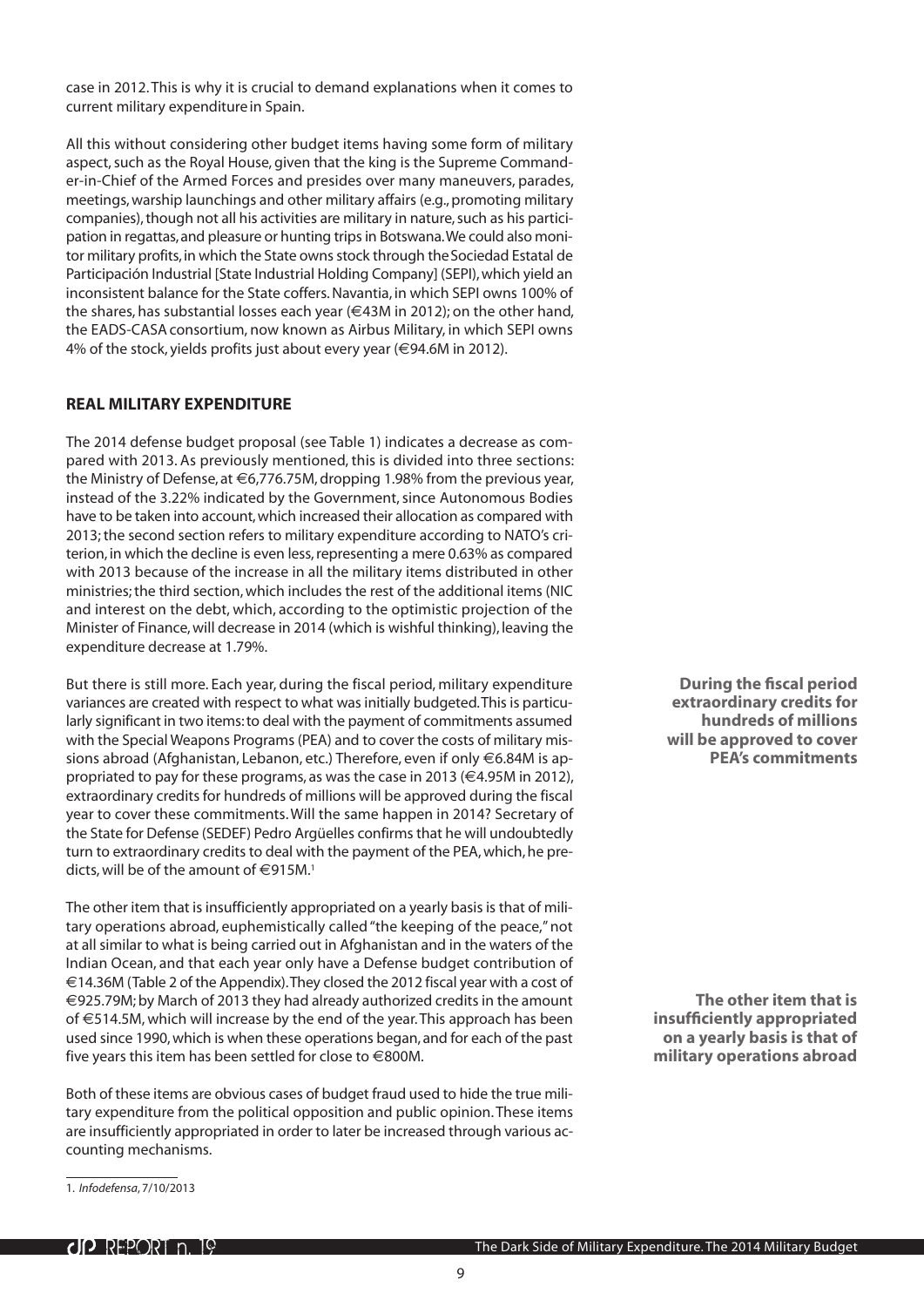#### <span id="page-9-0"></span>**Table 1. Military expenditure of Spain (2013/2014)** (in millions of current euros)

| <b>Headings</b>                                                | 2013      | 2014      | 2013/2014 |
|----------------------------------------------------------------|-----------|-----------|-----------|
| Ministry of Defense                                            | 5,937.00  | 5,745.77  | $-3.22\%$ |
| Autonomous Bodies of the<br>Ministry of Defense                | 976.65    | 1,030.98  |           |
| <b>Ministry of Defense Total</b>                               | 6,913.65  | 6,776.75  | $-1.98%$  |
| Military pensioners                                            | 3,352.97  | 3,314.00  |           |
| ISFAS (Other ministries)                                       | 549.18    | 556.37    |           |
| Civil Guard (Ministry of the Interior)                         | 2,659.18  | 2,615.67  |           |
| R&D credits (Ministry of Industry)                             | 218.15    | 343.60    |           |
| International military bodies<br>(Ministry of Foreign Affairs) | 15.20     | 15.20     |           |
| <b>NATO Defense criterion Total</b>                            | 13,708.33 | 13,621.59 | $-0.63%$  |
| National Intelligence Center<br>(Ministry of the Presidency)   | 203.69    | 203.69    |           |
| <b>Public Debt Interest</b>                                    | 1,385.38  | 1,197.60  |           |
| <b>Initial Military Expenditure Total</b>                      | 15,297.40 | 15,022.88 | $-1.79%$  |
| Initial/settled difference                                     | 1,837.96  | 1,503.85* |           |
| <b>FINAL MILITARY EXPENDITURE TOTAL</b>                        | 17,135.36 | 16,526.73 | $-3.55%$  |
| Final Military Expenditure/GDP                                 | 1.64%     | 1.58%     |           |
| Initial Military Expenditure/Total State<br><b>Budget</b>      | 4.49%     | 3.90%     |           |

\* Estimate calculated as an average for the 2004-2013 period Source: In-house compilation based on State Budgets

**Both of these items are obvious cases of budget fraud used to hide the true military expenditure from the political opposition and public opinion**

These modifications are derived from various fields: extraordinary credits to deal with the PEA payments for which we will devote a section to below; elastic items, which are transfers that come out of a catchall account called Contingency Funds; a few external transfers (e.g., a United Nations transfer for missions abroad), selfgenerated revenue from the disposal of Defense assets through the sale of housing, land, barracks and weapons to other countries (Table 2).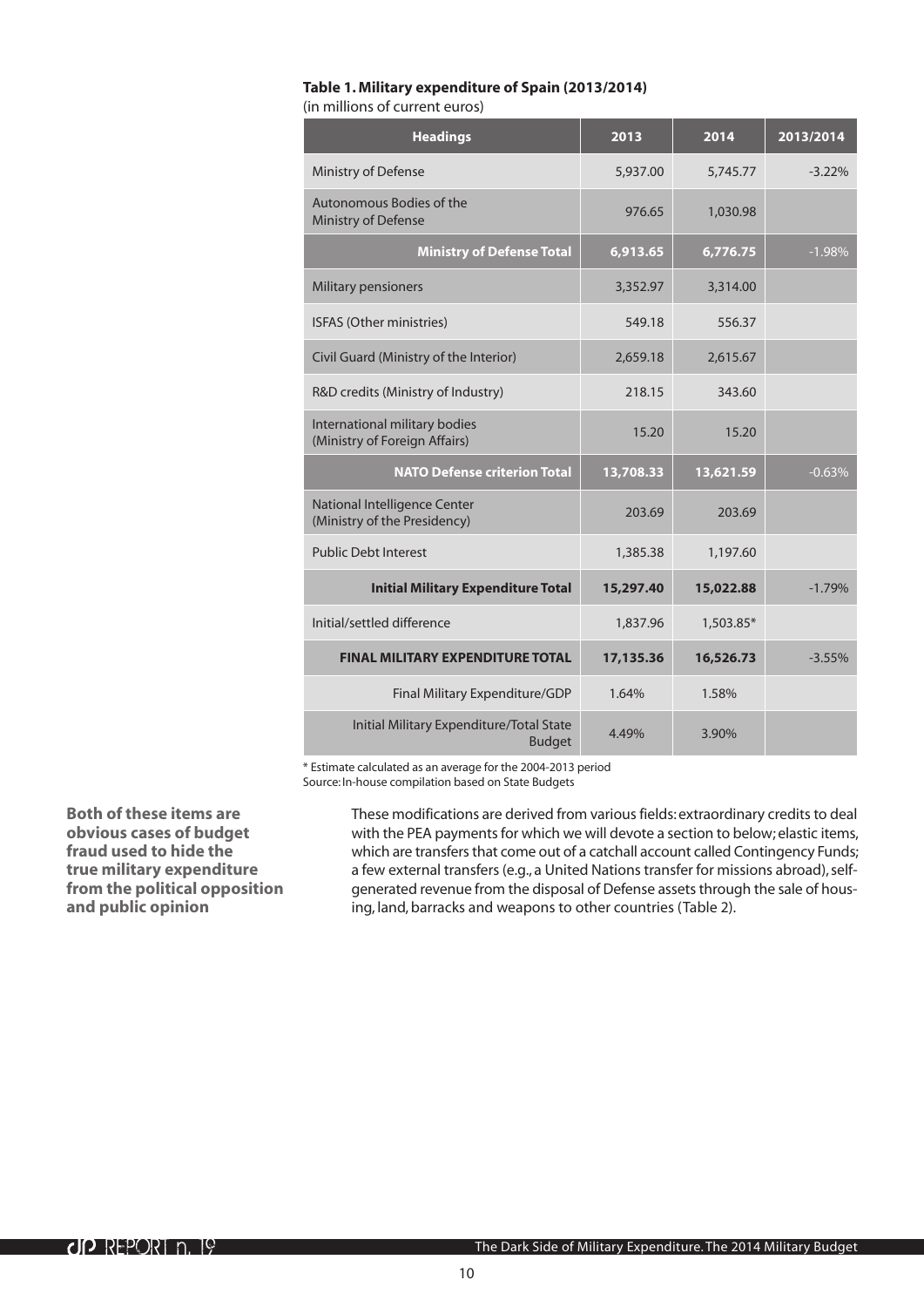#### <span id="page-10-0"></span>**Table 2. Defense Budget Modifications**

(in millions of current euros)

|                              | 2012     | $2013*$  |
|------------------------------|----------|----------|
| <b>Extraordinary Credits</b> | 1,782.77 | 879.48   |
| Elastic items                | 753.08   | 777.03   |
| <b>Transfers</b>             | 2.16     | 13.71    |
| Generated by own revenue     | 192.31   | 167.74   |
| <b>Autonomous Bodies</b>     | 13.18    |          |
| Other                        | 19.23    |          |
| <b>Total</b>                 | 2,762.73 | 1,837.96 |

\* 2013 modifications are provisional to 09/2013

Source: In-house compilation based on State Budgets

Since these modifications have been an ongoing occurrence, at the Delàs Centre we analyze the budget settlement at the end of the year and take the difference and compare it to the initial budget in order to obtain the average for the previous 10 years. The result (€1,503M) is then added to the initial budget. Considering all these headings and in keeping with the current projection, the projected military expenditure for 2014 is €16,526M.

#### **Development of Military Expenditure**

At the current stage of the crisis and with the restrictions imposed by the neoliberal model emanating from the guidelines issued by the European Union, which the Spanish Government adheres to while making adjustments that affect the so-called Welfare State, the Ministry of Defense, though to a lesser degree than other ministries, has also been forced to apply adjustments to its expenditure. Therefore, each Defense expenditure chapter is subject to reduction: maintenance of services (chapter 2), investment (chapter 6) in the acquisition of equipment assets, weapons and facilities, current transfers (chapter 4) to defense or external autonomous bodies.

Personnel (chapter 1) deserves a more in-depth analysis. The salary expenditure for soldiers, seamen, and officers is not as elastic and is more difficult to cut back without reducing the size of the military force. As this has not been made official, it has been decided that in 2014 the positions left by soldiers leaving active military service at the end of their contract will not be covered. This is something that has been occurring since 2012. The anticipated 1,500 positions have not been covered in 2013 nor will they be in the following year, resulting in a military force of 79,000 soldiers and seamen and 44,800 commanding officers at most, similar to the numbers we see today. As of October of 2013, 78,240 military soldiers and 44,739 commanders are under contract. Note that the figure of 122,979 in the military forces is far from the figure established in the National Defense Committee, which deemed it necessary to have 130,000 or 140,000 soldiers available for defense purposes. This reduction only receives a 2% adjustment in personnel costs (Table 3), which is a chapter that utilizes 67.5% of the Ministry's total budget. Note that for the maintenance of the Armed Forces, there is only 18% left, 8.3% for its equipment, and 5.9% for the autonomous bodies and military training. NATO and the defense policies of the surrounding countries recommend that military costs be divided into two parts; 50% for personnel salaries and the other 50% for maintenance and equipment (weapons and facilities). In an attempt to minimize this gap and decrease personnel expenditure, the upper echelons of the Ministry of Defense of Spain have for some time now been working on reducing the size of the armed forces. Minister Pedro Morenés is known to possess a non-published report wherein he contemplates a reduc-

**Delàs Centre analyzes the budget settlement at the end of the year and take the difference and compare it to the initial budget. The result: an average of €1,500M has been added each year during the last decade**

**The anticipated 1,500 positions have not been covered in 2013 nor will they be in the following year, resulting in a military force of 79,000 soldiers and seamen**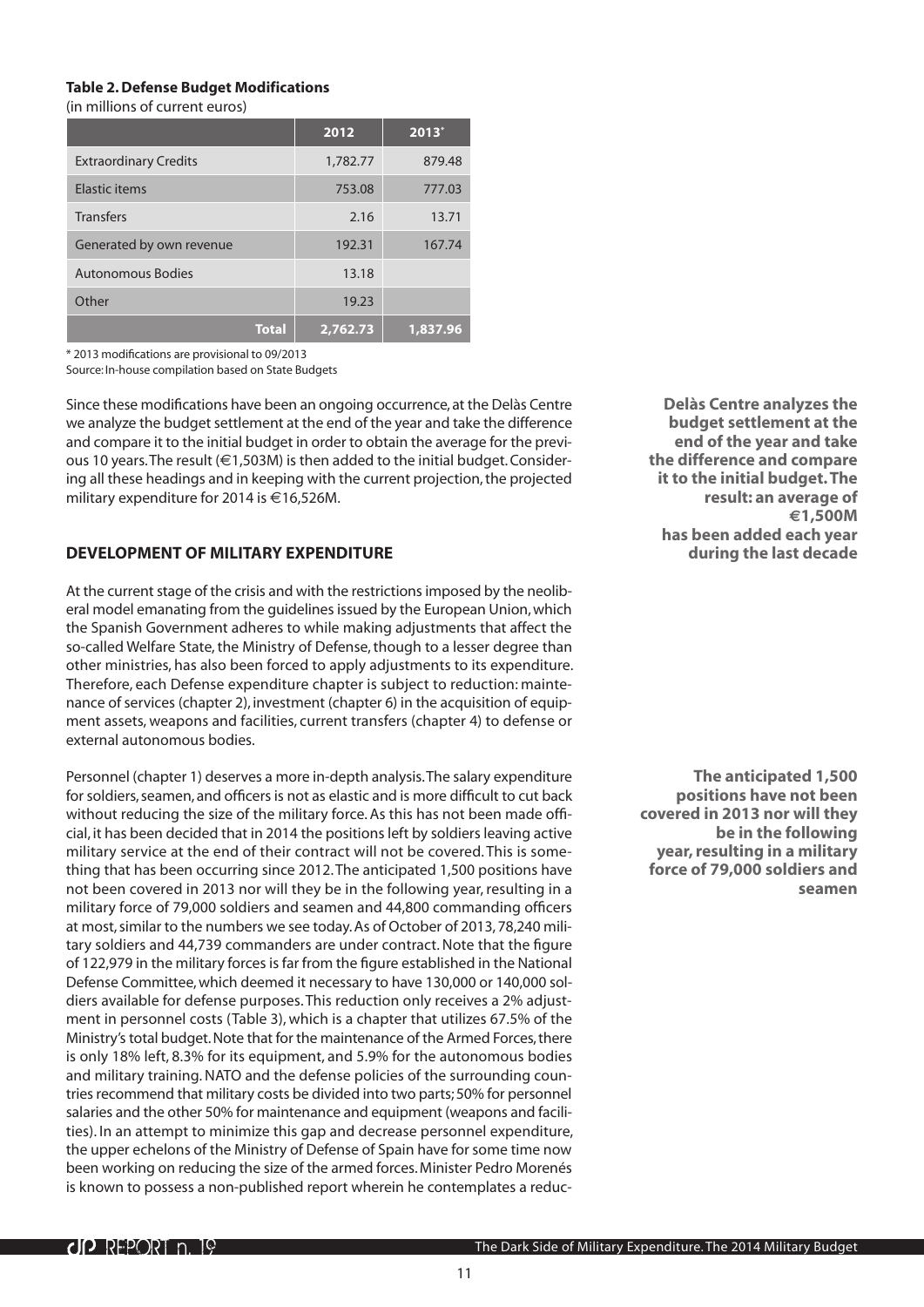<span id="page-11-0"></span>**A non-published report contemplates a reduction of 20,000 military personnel (15,000 between soldiers and commanders), and eliminating 5,000 civil servants**

tion of 20,000 military personnel (15,000 between soldiers and commanders), and eliminating 5,000 civil servants working throughout the different bodies of the ministry. Public servants accountable to the Ministry of Defense in the 2014 proposal total a work force of 37,493, despite the Government's instruction to renew only one out of every ten personnel lay-offs.

| Table 3. Ministry of Defense Consolidated Initial Budget Distribution |
|-----------------------------------------------------------------------|
| (in millions of current euros)                                        |

| <b>Headings</b>                           | 2013     | 2014     | <b>Variable</b> | % Total |
|-------------------------------------------|----------|----------|-----------------|---------|
| Personnel (Chap. 1)                       | 4,604.46 | 4,511.08 | $-2.03%$        | 67.50%  |
| Goods and services (Cap. 2)               | 1,255.86 | 1,214.10 | $-3.32\%$       | 18.16%  |
| Financial expenses<br>(Chap. 3)           | 0.28     | 0.11     | $-61.71%$       |         |
| <b>Current transfers</b><br>(Chap. 4)     | 389.38   | 396.25   | 1.76%           | 5.92%   |
| Investments (Chap. 6)                     | 551.04   | 557.04   | 1.09%           | 8.33%   |
| Capital transfers (Chap. 7)               | 4.70     | 0.80     | $-83.15%$       |         |
| Financial assets (Chap. 8)                | 3.58     | 3.55     | $-0.87$         |         |
| <b>Financial liabilities</b><br>(Chap. 9) | 0.06     | 0.06     | $\Omega$        |         |
| <b>Total</b>                              | 6,809.36 | 6,682.99 |                 | 100%    |

Source: In-house compilation based on State Budgets

Another section requiring an in-depth analysis is that of investments. The fattening of budget adjustments takes place particularly in this chapter. The State's public investment is, applying the orthodoxy of economic theory, one of the aspects having the greatest impact on the development of the real economy. This is due to the fact that it affects the basic infrastructures for industrial, commercial, and service development, creates jobs, and contributes to greater competitiveness, with the goal being to have infrastructures that do not have a negative impact from an environmental perspective or that are unproductive, such as the case is with the high-speed trains, empty airports, and countless other useless facilities that have appeared throughout the peninsula. But if there are any controversial investments, they would be military in nature, because from the standpoint of economic efficiency, they are unproductive. On the one hand, precisely due to their military nature, they would not help the rest of the productive economy, since it is difficult to see how a military base or firing range could drive civil asset growth. On the other hand, because of the so-called *spin-off*, the application of military technology in civil production (R&D) is supposed to have a positive impact. This should be proven with clear and empirical examples, otherwise it is nothing more than useless verbiage. Perhaps in the 1930s or 1940s some military technology spun off functions into the civil field, but today it is quite the opposite: the new technological breakthroughs that are being developed in civil engineering are serving as a source of knowledge for military engineering. And so a study was conducted by SIPRI in the mid-1980s indicating that only 15% of all U.S. military technology would go through the patent registration process, of which only half would go on to the production lines. This means that no more than 7% or 8% of all military R&D is of application to a productive economy.

That being said, the proposal for investment in the military sphere for 2014, as compared with 2013, is €900.6M, which is 17.1% greater than 2013 (see Table 3 of the Appendix). From that amount, €506.8M is allocated to R&D, meaning the lion's share, mainly to assist military companies in weapons development,

**Military technology (R&D) is supposed to have a positive impact on civil production. However, it is quite the opposite: civil engineering supplies the knowledge for military engineering**

**€506.8M are allocated to military R&D, mainly to assist weapon companies**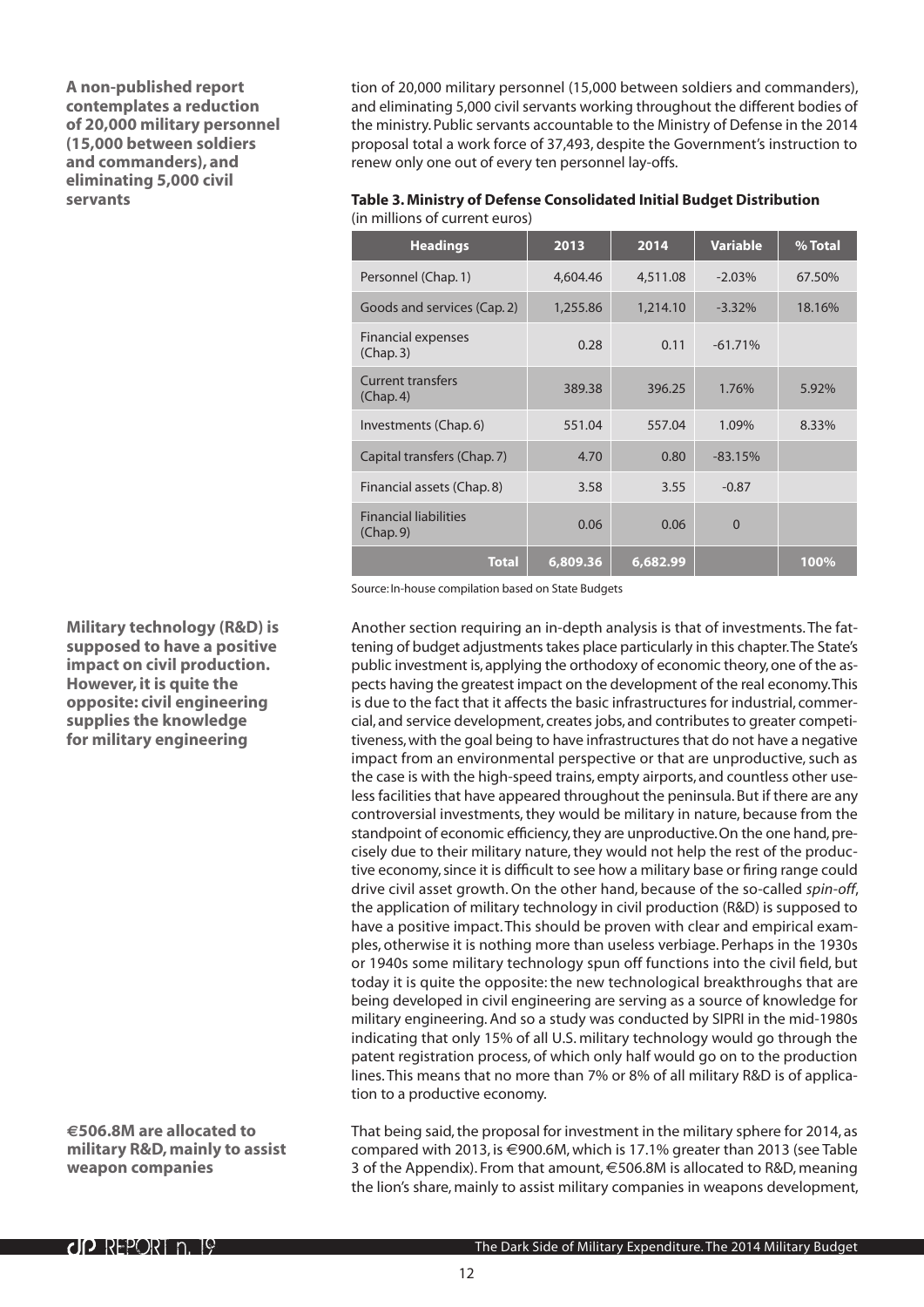since approximately 60% of the cost of those projects is funded by Defense (see R&D section and Table 4 of the Appendix). However, a smaller portion is used for investing in weapons and facilities, because by subtracting R&D, €393.8M is left for investments and infrastructure. Even so, it is anticipated that in 2014 the Navy will be acquiring Piranha armored vehicles (€6.3M), AV-8B vertical takeoff aircraft and AB-212 helicopters (€10.5M), torpedoes and missiles (€7.4M) for S-80 submarines; the Air Force will receive Meteor missiles (€2M) and 3D mobile radars (€2M); and for the Army, transport vehicles (€15M). Furthermore, there are demands to be met for the replacement of many of the weapons that are now obsolete or that are supposed to be renewed, as the commanders themselves point out, but it is a demand that has not been able to be met due to a lack of budget.

One of the anticipated programs of the Special Weapons Programs (PEA) does not appear as having been budgeted for in the investments (see chapter dedicated to PEA). It is a program for acquiring 12 EC-135 helicopters for the Army, with an initial cost of €65M, which the current Secretary of Defense announced will be acquired in 2014<sup>2</sup>. This is clearly a conscious concealment of the expenditure under this item.

The arguments of the Ministry of Defense to move forward with the PEA contracts are outlandish, to say the least. The majority of those weapons are justified not for the defense of the territory, but rather for fulfilling commitments acquired in foreign policy, meaning, to go to international conflict settings in support of the demands of the world's leading power, the United States and NATO. But if these weapons are analyzed individually, their limited, not to say non-existent, use in international missions is evident. None of the EF-2000 aircraft, the Leopard or Pizarro armored vehicles, nor the majority of the warships have ever traveled to Afghanistan, Lebanon or Kosovo. There are only two Tiger helicopters in Afghanistan, one frigate that participated in the blockade of Libya and another one is in the waters of the Indian Ocean. Therefore, the PEA, from a national defense point of view, will not have a practical application, since they were designed for non-existent settings more appropriate for the phase of the Cold War. For example, armored vehicles, which are suitable only for repelling a possible foreign land invasion and have limited mobility within a peninsula lined with mountain ranges, or the Eurofighter, which was an air-to-air fighter designed to repel another fighter plane, though they have been modified to fire missiles at ground targets. On the other hand, when the U.S. conducts a military strike, it does not count on its European allies; at best, it may rely on its faithful ally, the United Kingdom, but not on the others, to whom it only assigns support and security missions, but never in the front line of combat. So what is the purpose of acquiring these weapons? Obviously to meet the interests of the so-called military-industrial complex, which ultimately belongs to the military companies.

The payment obligations accumulated by the PEA have paralyzed the Ministry of Defense to the point of affecting the operability of the Armed Forces. Therefore, many of the units are inoperable, with no budget for the maintenance of all that large equipment: the warships have no budget for navigating and most of them are moored at docks; armored Leopard and Pizarro vehicles are enclosed in watertight compartments to avoid corrosion; aircraft flight testing has gone down to the limit. Thus, the Ministry is attempting to sell part of its weapons stocks before they turn into a heap of useless iron.

As proof of this statement, in June of 2013 the Instituto Nacional de Técnica Aeroespacial [National Institute for Aerospace Technology] (INTA), a Defense body, had to sell one of the Ministry's gems, the 16.2% stockholding in the satellite company HISPASAT, for €172M, to Abertis, controlled by CaixaBank, making

**The PEA were designed for non-existent settings, more appropriate for the phase of the Cold War. For example, armored vehicles, which are suitable only for repelling a possible foreign land invasion** 

**What is the purpose of acquiring these weapons? Obviously to meet the interests of the so-called military-industrial complex, which ultimately belongs to the military companies.**

**The payment obligations accumulated by the PEA have paralyzed the Ministry of Defense to the point of affecting the operability of the Armed Forces**

<sup>2.</sup> *Infodefensa*, 10/08/2013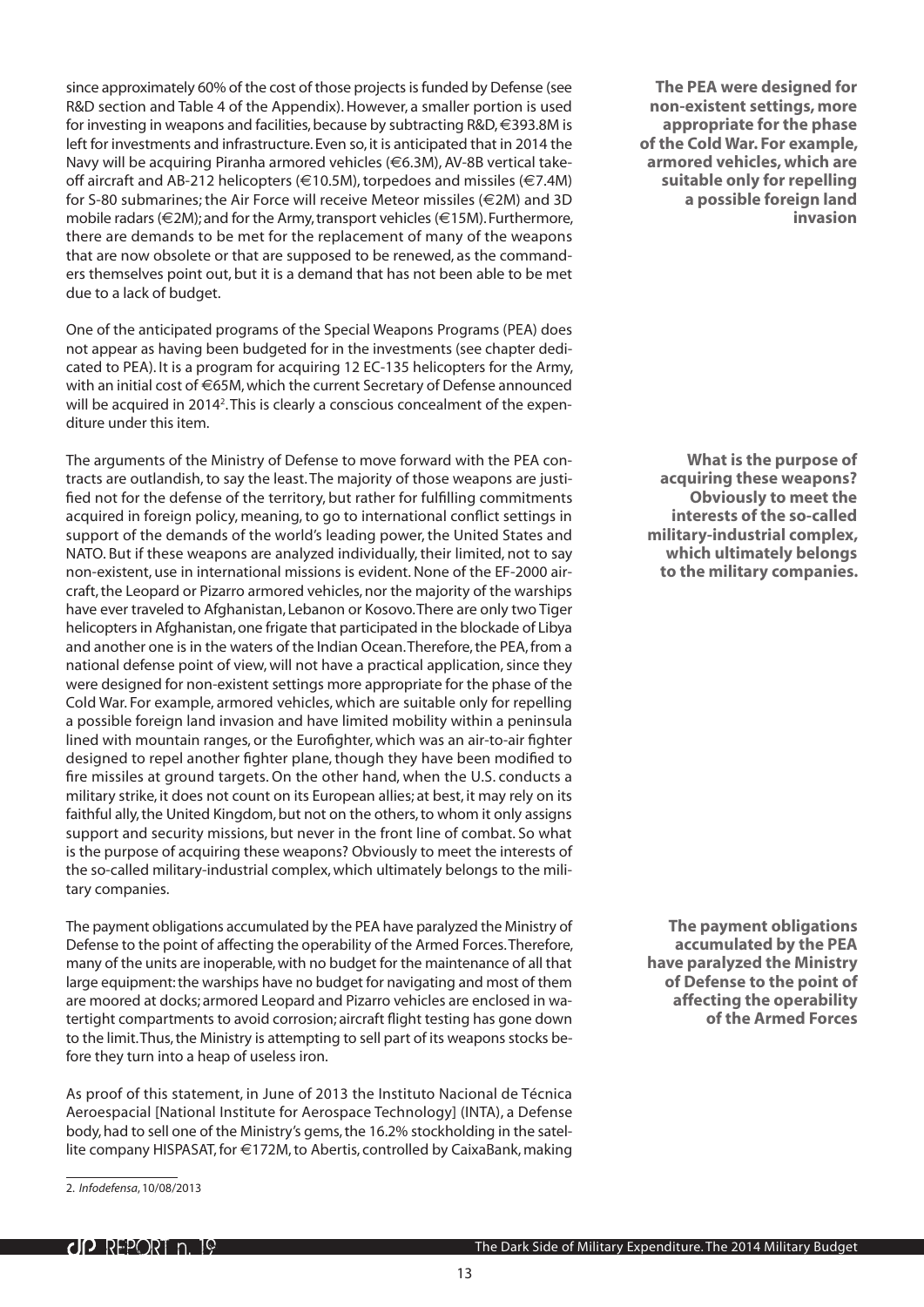<span id="page-13-0"></span>it its majority shareholder. That is to say that the military satellite communication systems are now under private ownership. Despite these sales and any possible ones in the future, the underlying issue has yet to be resolved since the debt still exists: either it is settled or it is postponed. Postponing it would mean added-interest expenses for arrears and increasing the debt. In order to avoid a financial collapse, the Government has only one solution, to reduce and/or cancel the number of contracted units, even if it means other added costs, since the joint manufacturing agreements with other countries concern golden parachute contracts.

The main indicators for the projected 2014 military expenditure shows examples of the disparity between the treatment given to civil fields as compared with the privileged military field. Thus, the daily military expenditure is slightly higher than for 2013, representing 45.27 million daily, 1.58% of GDP, indicating a contribution per person/year of 353 euros to cover the so-called National Defense. In addition to the 39.5% variations increase in military R&D, military investment will increase by 17.1%, going from €769.1M in 2013 to €900.5M € in 2014 (Table 4).

#### **Table 4. Main military expenditure indicators in Spain**  (initial budget in current euros)

| <b>Indicators</b>                      | 2013           | 2014           |
|----------------------------------------|----------------|----------------|
| Daily military expenditure             | 45.18 million  | 45.27 million  |
| Annual per capita military expenditure | 359€           | $353 \in$      |
| Military expenditure/ GDP              | 1.64%          | 1.58%          |
| Military expenditure/ total budget     | 4.49%          | 3.90%          |
| Military expenditure variable          | $-3.15%$       | $-3.55%$       |
| Military investment                    | 769.18 million | 900.64 million |
| Military investment / investment total | 5.90%          | 7.45%          |
| Military investment variable           | $-43.68%$      | 17.10%         |
| Total military R&D                     | 363.44 million | 506.84 million |
| Military R&D / Total R&D               | 6.13%          | 8.25%          |
| Military R&D variable                  | $-52.03%$      | 39.45%         |

Source: In-house compilation based on State Budgets

#### **Running expenses and fixed expenses**

As previously indicated, the Ministry of Defense has also been affected by cuts referred to in its initial budget. In 10 years, from 2005 to 2014, Ministry expenditure has decreased by 19.8% at the current rates (Table 5 of the Appendix), but, since 2008, it has been greater at 32%. This is true only when dealing with Ministry budgets. However, if NATO's criterion is followed, the decrease is less, at 9.5%, and if dealing with the settled budget and using the criterion of the Delàs Centre, then it only decreases to an insignificant 4.7%. This data again demonstrates the camouflaging of military expenditure within the budget, given the incorporation of the items distributed among other ministries, plus the incorporation of extraordinary revenue during the year, resulting in a reduction of Defense adjustments and in the Ministry feeling the impact of the crisis.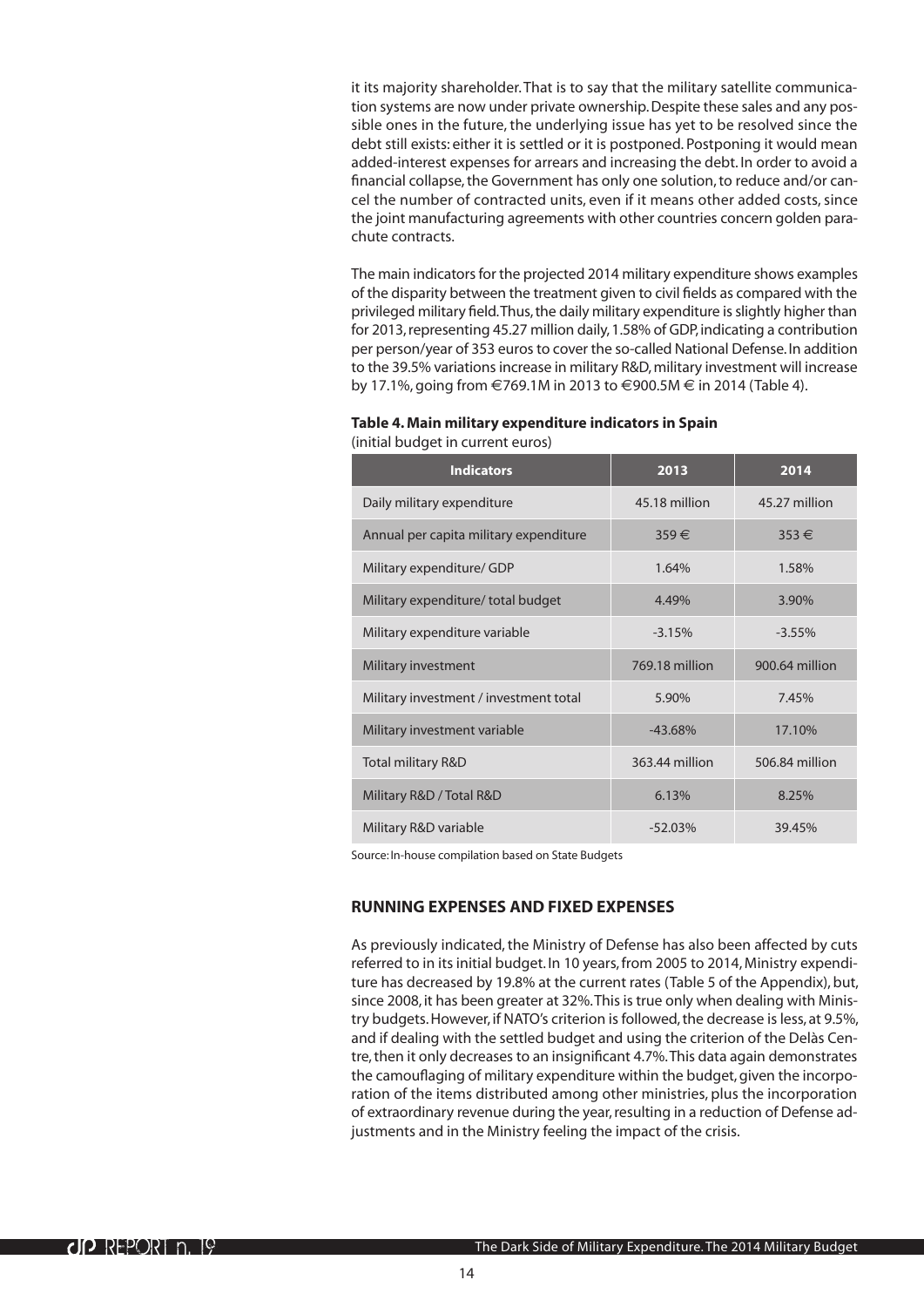<span id="page-14-0"></span>However, if we use the formula to calculate with constant prices, meaning to take into account the variables caused by inflation (CPI) within the last 10 years, we approach a better-adjusted comparison of the prices<sup>3</sup>, (Table 6 of the Appendix). This approach, which up to now we had not used (this is the first Report in which we introduce this type of analysis), allows us to show the trend of military expenditure between 2003 and 2012, using 2011 as the base year. This allows us to gain greater insight (see Figure 1), since it shows the comparison in constant prices between the initial and the settled expenditure, and demonstrates how the military expenditure in both slightly increases between 2003 and 2009. However, the separation between the initial and the settled expenditure beginning in 2010 (note the separation of the lines) is more pronounced. This trend, which should be confirmed in the following years, corroborates the incorporation of extraordinary resources occurring during the budget year. This is a trend that has been occurring since 2010, when the settled expenditure rose as compared with the initial expenditure, leading us to make the same diagnosis. Despite the limitations of the defense budget, it is not nearly one of the most greatly affected by the adjustments, and this is because of the underestimated items of the Ministry (we strongly reiterate this point) which deceives the public opinion in terms of real military expenditure.

**In the last ten years, Ministry expenditure has decreased by 19.8% at the current rates. If dealing with the settled budget and using the criterion of the Delàs Centre, then it only decreases to an insignificant 4.7%**



**Special Weapons Programs (PEA)**

The 2014 budgets, as they relate to the PEA, are a repeat of the 2012 and 2013 fiscal year. The same strategy is being used in not listing this expense in the PGE, even if it is already known in advance, since it is assumed that the credit will be obtained extrabudgetarily. This method was used in 2012<sup>4</sup> and 2013<sup>5</sup> in obtaining the loans totaling €1.782.7M<sup>6</sup> and €877.3M, respectively. Last May at the Congressional Defense Committee meeting<sup>7</sup>, the current Secretary of State for Defense justified the PEA (as well as foreign military operations) not being listed in the PGE, because, as he said, payment of these programs will adjust itself in keeping with macroeconomic variables and negotiations with the industrial sector.

**The PEA's inital budget are a repeat of the 2012 and 2013 fiscal year. The same strategy is being used in not listing this expense**

<sup>3.</sup> Prices extracted from the National Institute of Statistics

<sup>4.</sup> Royal Decree-Law 26/2012, of 7 September, (BOE (Boletín Oficial del Estado) [Official State Bulletin] no. 217)

<sup>5.</sup> Royal Decree-Law 10/2013, of 26 July (BOE no. 179).

<sup>6.</sup> The 1,782.7 million of extraordinary credit, plus the 309.2 million paid out by Industry to the Agencia NETMA, NATO's body managing the Eurofighter program, plus 198.6 in repayable advances from the Ministry of Industry (PGE), plus 4.95 included in the Defense budget, plus the 75.04 for material not yet delivered, total 2,370.49 million, which corresponds to the gap acknowledged by SEDEF exactly one year ago and includes the total of budgetary insufficiencies, non-availability, and non-performance from years before and the updating of current contracts. Between 2010 and 2011, €650.4M were not implemented.

<sup>7.</sup> Diario de Sesiones del Congreso de los Diputados, Comisión de Defensa [The Journal of the House of Representatives, Committee on Defence] of 05/23/2013. Num. 325. Available at: [http://www.](http://www.congreso.es/public_oficiales/L10/CONG/DS/CO/DSCD-10-CO-325.PDF) [congreso.es/public\\_oficiales/L10/CONG/DS/CO/DSCD-10-CO-325.PDF](http://www.congreso.es/public_oficiales/L10/CONG/DS/CO/DSCD-10-CO-325.PDF)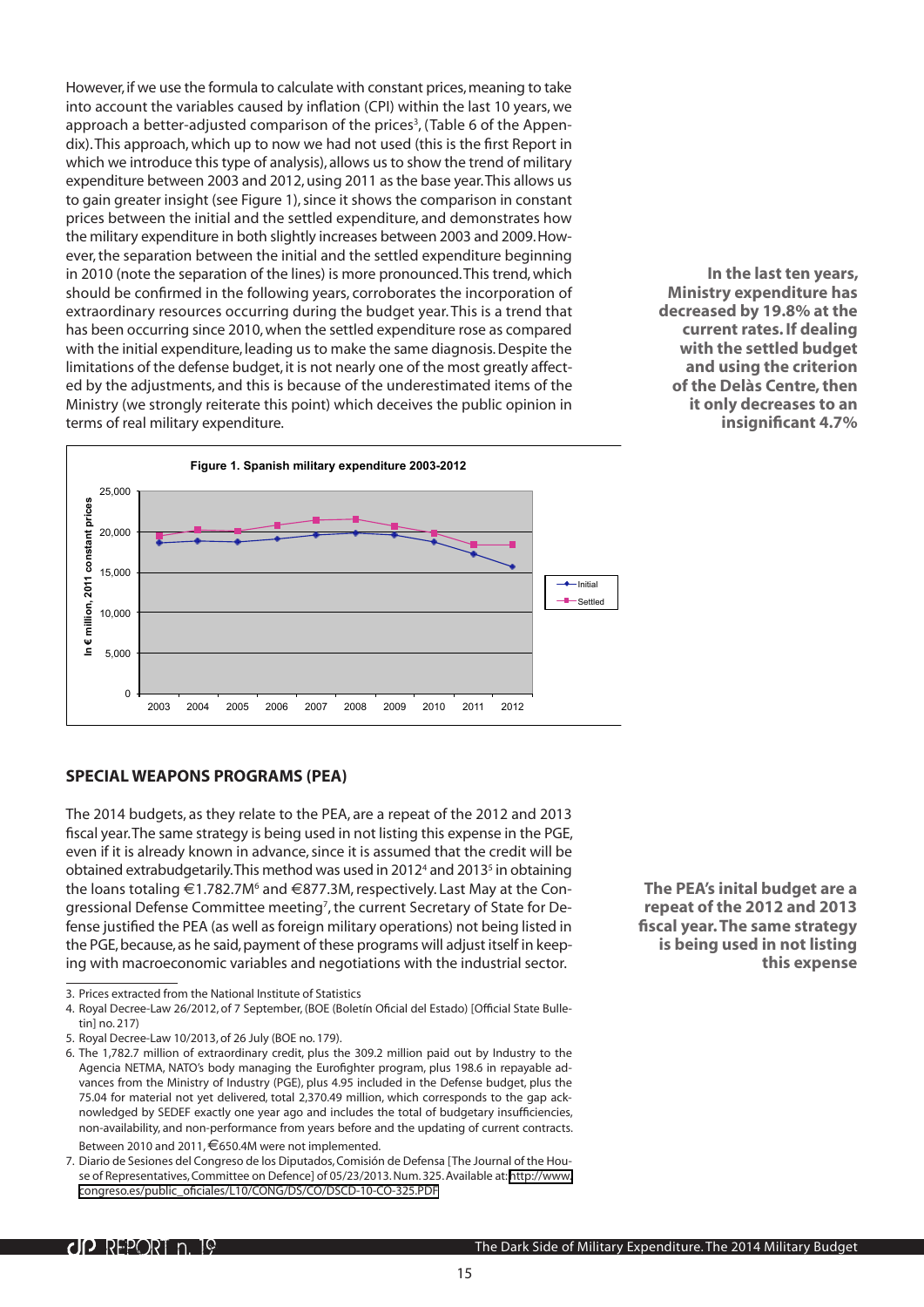<span id="page-15-0"></span>**The PEA have funding in the 2014 PGE in the amount of €6.84M, even though an expenditure of €1,000M is projected**

In any case, the PEA have funding in the 2014 PGE in the amount of  $\in$  6.84M<sup>8</sup>, even though an expenditure of €1,000M<sup>9</sup> is projected. Table 5 below represents the 122B program budget for 2012 through 2014, which shows the budget initially approved and the total amount obtained.

**Table 5. Budget appropriations for Special Weapons Programs (2012-2014)** (in thousands of current euros)

| <b>PURPOSE</b>   |                 | 2012            |                 | 2013                       | 2014            |
|------------------|-----------------|-----------------|-----------------|----------------------------|-----------------|
|                  | <b>Budgeted</b> | <b>Obtained</b> | <b>Budgeted</b> | <b>Projected Execution</b> | <b>Budgeted</b> |
| Special Programs | 4,953.46        | 1,787,419.92    | 6,842.50        | 884,177,10                 | 6,842.50        |

| <b>INDICATORS</b>                                         | 2012            |                 | 2013            |                            | 2014            |
|-----------------------------------------------------------|-----------------|-----------------|-----------------|----------------------------|-----------------|
|                                                           | <b>Budgeted</b> | <b>Obtained</b> | <b>Budgeted</b> | <b>Projected Execution</b> | <b>Budgeted</b> |
| <b>Attack helicopters</b>                                 | 549.52          | 78,816.66       | 763.83          | 89,000.00                  | 736.83          |
| A/400M program                                            | 869.33          | 992.03          | 1,165.67        | 47,768.47                  | 1,165.67        |
| EF-2000 and ILS<br>production                             | 3,534.61        | 1,179,424.11    | 4,940.00        | 376,490.00                 | 4,940.00        |
| Leopard                                                   | $\overline{0}$  | 242,337.28      | $\mathbf{0}$    | 2,429.00                   | $\mathbf{0}$    |
| Howitzer 155/52                                           | $\Omega$        | $\Omega$        | $\Omega$        | 32,473.29                  | $\Omega$        |
| Multi-purpose helicopter                                  | $\overline{0}$  | 16,065.97       | $\mathbf{0}$    | 75,191.05                  | $\overline{0}$  |
| <b>Maritime Action Ships</b><br>(BAM)                     | $\overline{0}$  | $\mathbf{0}$    | $\mathbf{0}$    | 1,000.03                   | $\overline{0}$  |
| Alad missiles (TAURUS)                                    | $\overline{0}$  | 187,799.35      | $\mathbf{0}$    | 15,085.71                  | $\overline{0}$  |
| Anti-tank missiles                                        | $\overline{0}$  | 35,967.94       | $\mathbf{0}$    | 34,580.06                  | $\overline{0}$  |
| <b>Transport helicopters</b>                              | $\Omega$        | 27,824.41       | $\mathbf{0}$    | $\Omega$                   | $\Omega$        |
| F-105 frigates                                            | $\overline{0}$  | 19,473.65       | $\overline{0}$  | 69,859.12                  | $\overline{0}$  |
| <b>MEU Deployable CIS</b><br>nodes                        | $\overline{0}$  | 718.53          | $\mathbf{0}$    | 5,965.20                   | $\overline{0}$  |
| EC-135 helicopters                                        | $\Omega$        | $\Omega$        | $\Omega$        | 10,000.00                  | $\Omega$        |
| F-100 frigates                                            | $\overline{0}$  | $\overline{0}$  | $\mathbf{0}$    | 2,769.95                   | $\Omega$        |
| <b>LLX Vessel (Strategic</b><br><b>Projection Vessel)</b> | $\overline{0}$  | $\overline{0}$  | $\overline{0}$  | 93,290.19                  | $\overline{0}$  |
| <b>BAC</b><br>(Supply Ship in Combat)                     | $\Omega$        | $\Omega$        | $\mathbf{0}$    | 28,275.03                  | $\Omega$        |

Source: In-house compilation based on State Budgets

€4.95M were budgeted in 2012 and €1,787.4M were spent, due to an extraordinary credit as shown in Table 6.

<sup>8.</sup> Identical, program by program, to what they had in 2013.

<sup>9.</sup> With the new reprogramming (according to the SEDEF), the payment commitments for the following years will decrease substantially, from the €1,594M, €1,628M and €1,919M originally projected in 2013, 2014 and 2015, respectively, down to a figure that we estimate will stand between €800M and €2,000M annually. According to the PGE 2014 draft, they project to spend  $€873.54M$  in 2015,  $€1,023.14M$  in 2016, and  $€1,168.44M$  in 2017 (MINISDEF multi-year appendix on current investments and programming).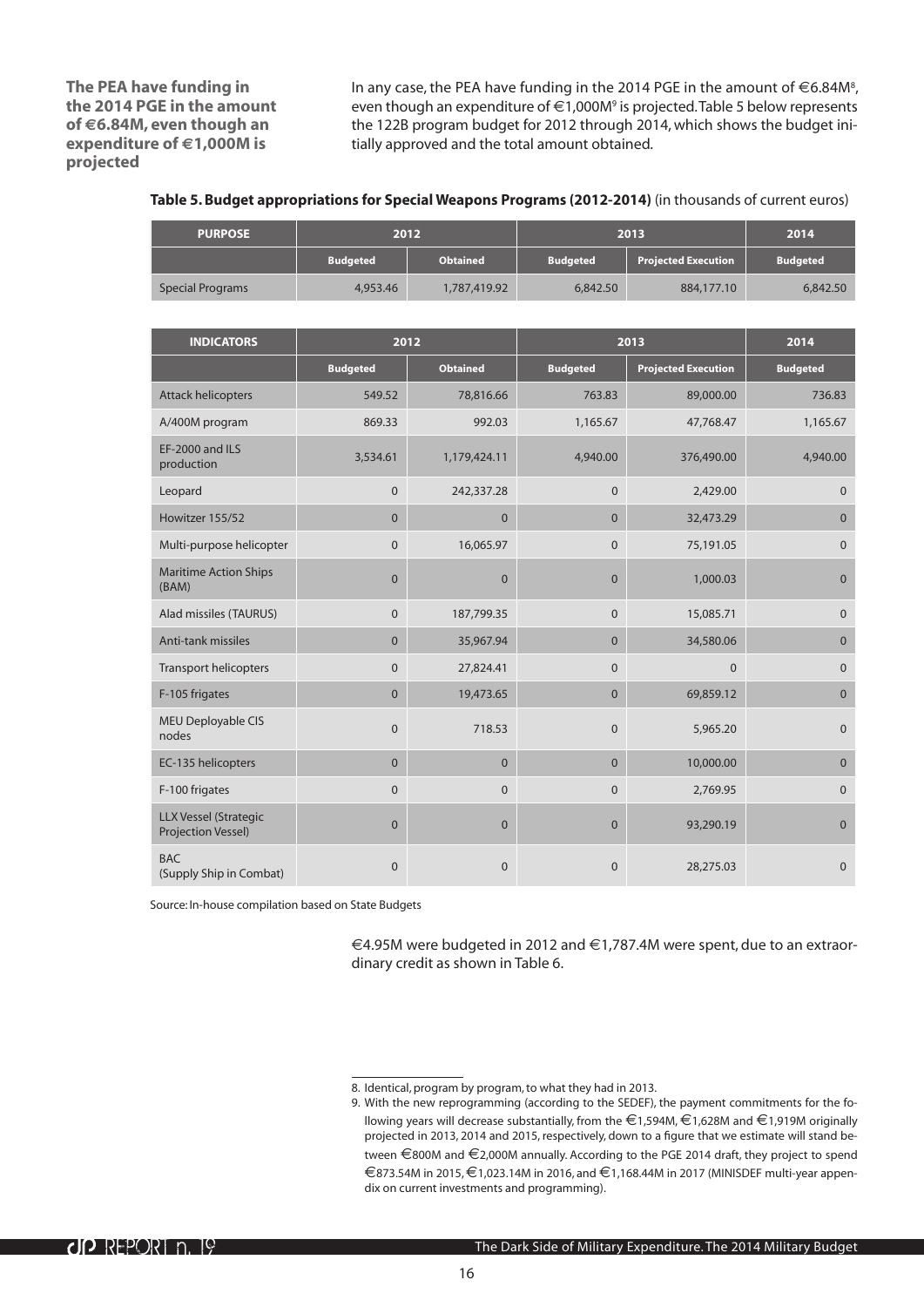#### <span id="page-16-0"></span>**Table 6. 2012 extraordinary credit**  (Royal Decree-Law 26/2012, of 7 September)

| <b>Subheading</b> | <b>Title</b>           | Cost (in euros) |
|-------------------|------------------------|-----------------|
| 659.01            | EF-2000 aircraft       | 1,171,607,690   |
| 659.02            | Tiger helicopter       | 76,267,140      |
| 659.03            | Howitzer 155/52        | 16,065,970      |
| 659.04            | <b>SPYKE</b> missile   | 27,824,410      |
| 659.05            | <b>BAM</b> ship        | 187,800,000     |
| 659.06            | Leopard tank           | 242,337,280     |
| 659.07            | <b>IRIS-T missile</b>  | 38,968,560      |
| 659.08            | <b>MEU</b> helicopter  | 21,181,310      |
| 659.09            | <b>MEU CIS systems</b> | 718,530         |
|                   | <b>Total</b>           | 1,782,770,890   |

€6.84M were budgeted in 2013 and the projected expenditure is €884M, due to the approval of other extraordinary credit (see Table 7).

#### **Table 7. 2013 extraordinary credit**

(Royal Decree-Law 10/13, of 26 July)

| <b>Subheading</b> | <b>Title</b>            | Cost (in euros) |
|-------------------|-------------------------|-----------------|
| 659.01            | F-100 frigate           | 2,769,950.49    |
| 659.02            | EF-2000 aircraft        | 371,550,000.00  |
| 659.03            | <b>LEOPARD</b> tank     | 2,429,001.43    |
| 659.04            | A-400M aircraft         | 46,602,795.60   |
| 659.05            | <b>LLX</b> vessel       | 93,290,187.31   |
| 659.06            | <b>Tiger helicopter</b> | 88,263,170.00   |
| 659.07            | <b>BAC</b> ship         | 28,275,030.96   |
| 659.08            | Howitzer 155/52         | 32,473,293.11   |
| 659.09            | <b>TAURUS</b> missile   | 15,085,714.00   |
| 659.10            | F-105 frigate           | 69,859,117.42   |
| 659.11            | BAM-1 ship              | 1,000,025.00    |
| 659.12            | C/C missile             | 34,580,062.43   |
| 659.13            | NH-90 helicopter        | 75,191,048.20   |
| 659.14            | <b>MEU CIS nodes</b>    | 5,965,200.00    |
| 659.15            | EC-135 helicopter       | 10,000,000.00   |
|                   | <b>Total</b>            | 877,334,595.95  |

What this fiscal engineering guarantees, as several other methods have done, is that Defense continue to see a depletion of their resources, and that these budgets result in "a sustained effort for recovery" and "another sacrifice".<sup>10</sup>

<sup>10.</sup> ABC, 10/07/2013. Available at: [http://www.abc.es/espana/20131007/abci-crisis-lleva-delante](http://www.abc.es/espana/20131007/abci-crisis-lleva-delante-tercio-201310071332.html)[tercio-201310071332.html](http://www.abc.es/espana/20131007/abci-crisis-lleva-delante-tercio-201310071332.html)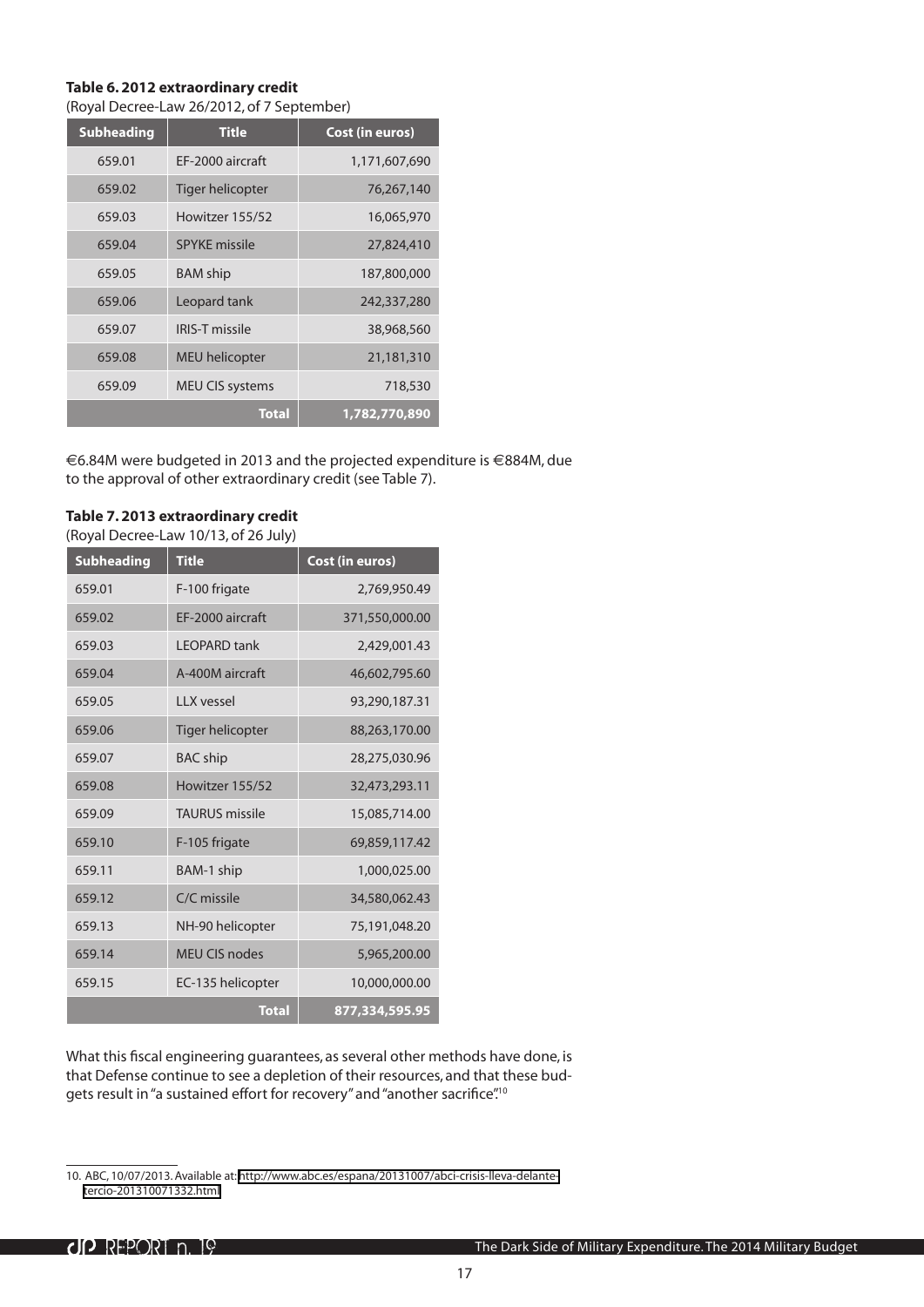At the previously mentioned Defense Committee meeting, Argüelles announced a reduction in the PEA of €3,850M, to be ratified on August 2, 2013 by an Agreement of the Council of Ministers (ACM), to approve a new PEA payment profile once its annuities are reprogrammed and adjusted up to 2013. The Ministers' Agreement reads as follows:

"The Council of Ministers authorizes the Ministry of Defense, at the recommendation of the Ministry of Finance and Public Administration, to acquire expenditure commitments to be drawn from future fiscal years in order to deal with reprogramming, annuity adjustments, and new projects involving Special Programs for Modernization, which will facilitate the contractual management of the Main Programs.

The reprogramming of the Special Programs for Modernization is equitable, realistic and supportive in that it contributes to the objectives of the Spanish economy. Furthermore, it modulates the impact on the deficit and reduces the need for funding with the least impact possible to the Defense industry.

[…] the current cost of the Special Programs for Modernization is €29,479.06 for the 2002-2030 period according to Ministry data, but according to the assessment done at December 31, 2012 the cost is €33,345.10M.

The previous authorization given to the Ministry of Defense for the acquisition of future expenditure commitments was produced through the agreement of the Council of Ministers on December 23, 2009, with respect to the Special Programs for Modernization for the years 2014 to 2025." (Table 8).

So what can we conclude from this meeting? Basically, that the €3,850M that are supposed to be cut are in question. Because presently what we have is a reprogramming based on hypothetical scenarios unable to determine whether this reduction plan will be carried out.

It is not true that the PEA payment commitments will be reduced. The biggest *cut* focuses on the most expensive programs: Eurofighter and A400M. At first they did not sign the so-called Tranche 3B contract (latest fighter aircraft version) leaving 15 aircraft of this phase subject to the commitment as a result of the Ministry of Defense having conducted commercial activities for the purpose of selling them to other countries. As for the A400M, the Air Force will retain 14 of the 27 units previously ordered, and the other 13 aircraft will be placed at the disposal of the company Airbus Military for export. As we can see, this does not guarantee anything: if the Ministry of Defense fails to sell the Eurofighter to other clients within the timeframe in which these aircraft were supposed to have been acquired by the Spanish ministry, the EADS consortium will demand compensation of an amount not yet known. If Airbus does not sell the 13 A400M, the €800M that were projected to be saved for not having to pay to equip or maintain them will have to be charged again as an expense along with the cost of the aircraft. In short: everything being talked about is conditional. The only thing that is certain, as we will see in the following point to be made, is that for the time being they are passing the buck and leaving behind a guaranteed problem for future governments.

It is true that the impact of these programs on the deficit is modulated. The delivery of 12 Eurofighter has been postponed until 2015 and the first A400M unit until 2016. Once again, another masterstroke in an attempt to transfer the responsibility of the public deficit associated with the PEA to future governments for them to resolve. The SEDEF himself conclusively confirms it:

"When we say that the impact on the deficit has been reduced until 2015, what we are saying is that what we have done is reduce the impact on the deficit for 2012, 2013, and 2014; but the reductions in those years will appear in the future […] this is a way of handling or managing the impact on the deficit. We're not saying that we have a magic wand with which we have now reduced the deficit to be listed concerning the

**The PEA's reprogramming, a long way from reduce payment commitments associated with those programs, they are passing the buck and leaving behind a guaranteed problem for future governments**

**In 2009 set the ceiling at €26,692M until 2025, which, after one year, in December of 2010, was updated to €31,631M**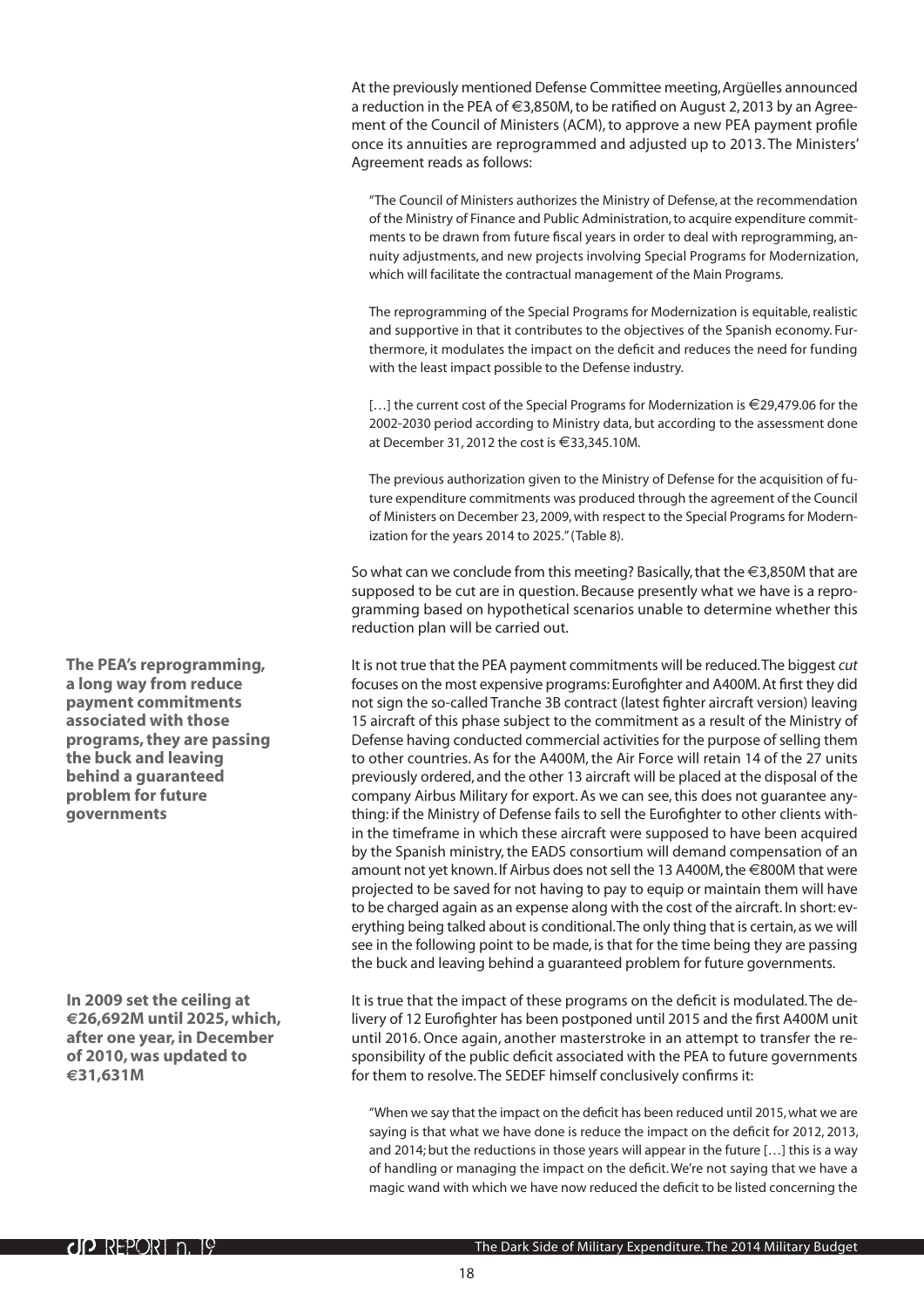#### <span id="page-18-0"></span>**Table 8.PEA reprogramming** (in millions of current euros)

#### **PEDRO MORENÉS LEGISLATURE**

| <b>Program Title</b>                                                          | <b>Council of</b><br><b>Ministers</b><br>date of<br>authorization | <b>Contractual</b><br>amount<br>(SPO) | <b>2009 ACM</b><br>authorized<br>expenditure<br>(SP1) | <b>Updated</b><br>amount<br><b>December</b><br>2010 (SP2) | <b>December</b><br>2012<br><b>status</b> | <b>May 2013</b><br>status | <b>Difference</b><br>b/t Dec.<br><b>2012 and</b><br><b>May 2013</b> |
|-------------------------------------------------------------------------------|-------------------------------------------------------------------|---------------------------------------|-------------------------------------------------------|-----------------------------------------------------------|------------------------------------------|---------------------------|---------------------------------------------------------------------|
| F-100 frigates                                                                | 14/01/1997                                                        | 1,683                                 | 2,007                                                 | 1,810                                                     | 1,997.5                                  | 1,997.5                   | $\overline{0}$                                                      |
| EF 2000 aircraft<br>(Eurofighter)                                             | 20/11/1997                                                        | 9,255                                 | 9,255                                                 | 11,718                                                    | 13,596.47                                | 10,629.86                 | $-2,966.61$                                                         |
| Leopard tanks                                                                 | 23/12/1998                                                        | 1,910                                 | 2,390                                                 | 2,399                                                     | 2,524.56                                 | 2,524.56                  | $\overline{0}$                                                      |
| <b>LEGISLATURE VI</b><br>$(1996 - 2000)$                                      |                                                                   | 12,847                                | 13,652                                                | 15,927                                                    | 18,118.53                                | 15,151.92                 | $-2,966.61$                                                         |
| A-400M aircraft                                                               | 16/11/2001                                                        | 3,453                                 | 4,453                                                 | 5,493                                                     | 5,819.37                                 | 5,018.94                  | $-800.43$                                                           |
| S-80 submarine                                                                | 05/09/2003                                                        | 1,756                                 | 2,136                                                 | 2,212                                                     | 2,135.54                                 | 2,135.54                  | $\mathbf{0}$                                                        |
| <b>Strategic Projection</b><br>Vessel                                         | 05/09/2003                                                        | 360                                   | 375                                                   | 462                                                       | 505.47                                   | 462.36                    | $-43.11$                                                            |
| Tiger combat<br>helicopter                                                    | 05/09/2003                                                        | 1,274                                 | 1,517                                                 | 1,580                                                     | 1,548.03                                 | 1,515.03                  | $-33$                                                               |
| Pizarro Vehicle (2nd<br>series)                                               | 05/09/2003                                                        | 708                                   | 787                                                   | 845                                                       | 949.95                                   | 786.95                    | $-163$                                                              |
| <b>LEGISLATURE VII</b><br>$(2000 - 2004)$                                     |                                                                   | 7,549                                 | 9,257                                                 | 10,592                                                    | 10,958.36                                | 9,918.82                  | $-1,039.54$                                                         |
| <b>IRIS-T missile</b>                                                         | 23/12/2004                                                        | 247                                   | 285                                                   | 291                                                       | 282.43                                   | 282.43                    | $\overline{0}$                                                      |
| F-105 frigate                                                                 | 20/05/2005                                                        | 750                                   | 823                                                   | 834                                                       | 836.24                                   | 827.76                    | $-8.48$                                                             |
| <b>Maritime Action</b><br>Ship (BAM)                                          | 20/05/2005                                                        | 352                                   | 390                                                   | 488                                                       | 530.41                                   | 509.93                    | $-20.48$                                                            |
| Supply Ship in<br>Combat (BAC)                                                | 20/05/2005                                                        | 213                                   | 229                                                   | 238                                                       | 260.16                                   | 255.03                    | $-5.13$                                                             |
| SPIKE-LR missile                                                              | 20/05/2005                                                        | 324                                   | 365                                                   | 356                                                       | 364.69                                   | 364.69                    | $\Omega$                                                            |
| NH-90 helicopters                                                             | 20/05/2005                                                        | 1,260                                 | 1,260                                                 | 2,463                                                     | 1,492.44                                 | 1,682.44                  | 190                                                                 |
| <b>ALAD</b> missile<br>(TAURUS)                                               | 24/06/2005                                                        | 57                                    | 60                                                    | 60                                                        | 59.64                                    | 59.64                     | $\mathbf{0}$                                                        |
| <b>APU Howitzer</b><br>155/52 w/<br><b>Integrated Field</b><br>Artillery Sys. | 01/07/2005                                                        | 181                                   | 196                                                   | 200                                                       | 195.99                                   | 196                       | 0.01                                                                |
| <b>LEGISLATURE VIII</b><br>$(2004 - 2008)$                                    |                                                                   | 3,504                                 | 3,724                                                 | 5,051                                                     | 4,142.56                                 | 4,298.48                  | 155.92                                                              |
| Deployable CIS<br>nodes                                                       | 24/12/2008                                                        | 60                                    | 60                                                    | 61                                                        | 60.37                                    | 60.37                     | $\mathbf{0}$                                                        |
| <b>MEU</b> medium<br>helicopter                                               | 14/12/2007                                                        | 76                                    | 76                                                    | 80                                                        | 80.01                                    | 80.01                     | $\pmb{0}$                                                           |
| MEU firefighting<br>aircraft                                                  | 14/12/2007                                                        | 44                                    | 41                                                    | 41                                                        | 40.55                                    | 40.55                     | $\pmb{0}$                                                           |
| <b>LEGISLATURE IX</b><br>$(2008 - 2011)$                                      |                                                                   | 60                                    | 60                                                    | 61                                                        | 60.37                                    | 60.37                     | $\pmb{0}$                                                           |
| <b>TOTAL</b>                                                                  |                                                                   | 23,960                                | 26,693                                                | 31,631                                                    | 33,279.82                                | 29,429.59                 | $-3,850.23$                                                         |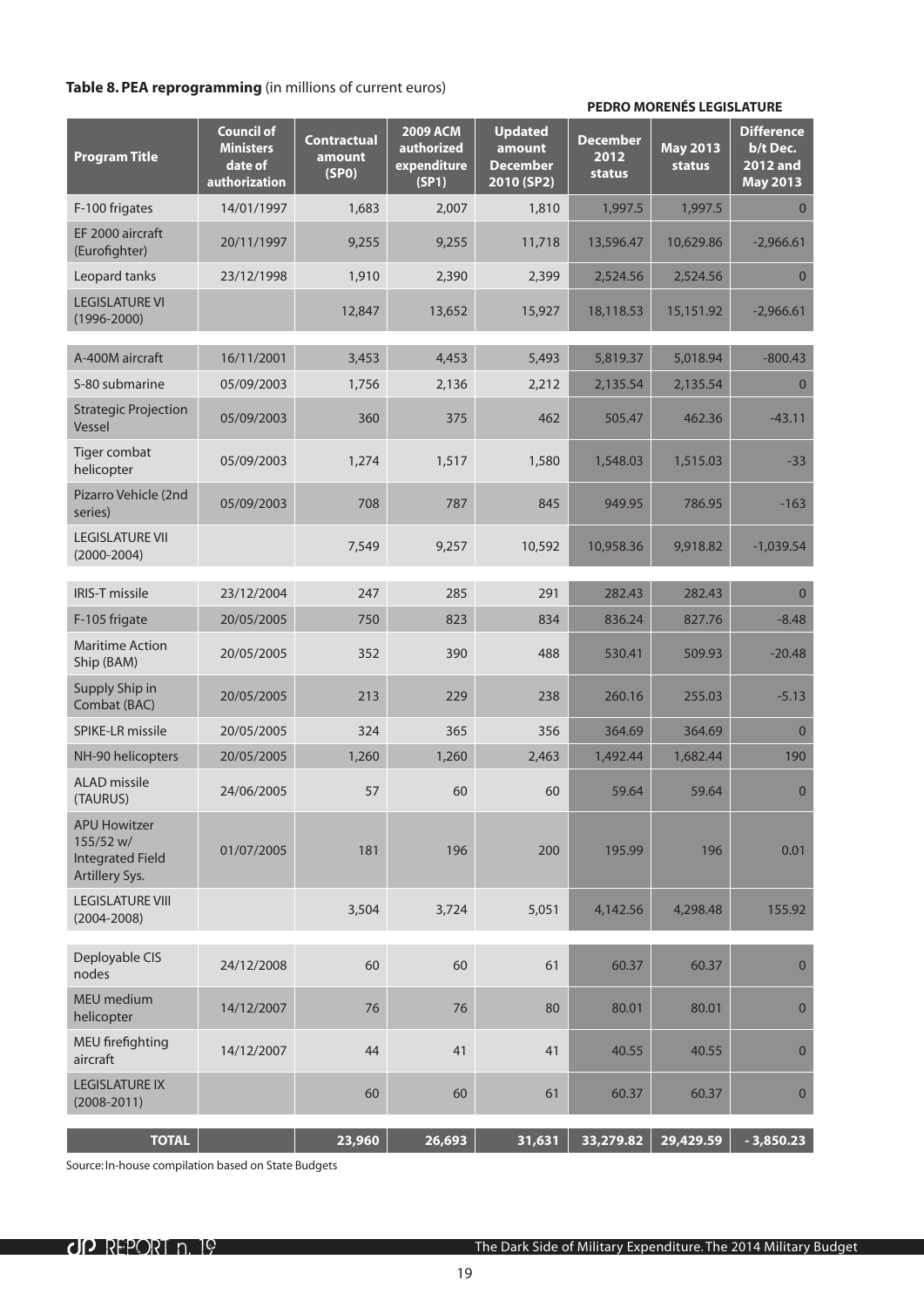<span id="page-19-0"></span>special programs, but rather what we have done is to manage and take advantage of renegotiations in order to reduce the impact on the deficit over these first few years of crisis, with the hope that by 2015 the country's economy begins to resume its natural course of growth and the deficit ceases to be such a priority issue."11

The reprogramming of December 23, 2009 set the ceiling at  $\in$  26,692M until 2025, which, after one year, in December of 2010, was updated to  $\epsilon$ 31,631M (let's not forget that the previous Secretary of Defense, Constantino Méndez, warned against the possibility that, due to "a deviation of program costs," the bill may fall between "a range" of €31,600M and €36,800M).12 According to the language of the previously mentioned Agreement of the Council of Ministers, the reprogramming has extended the deadlines from 2025 until 2030, and between the two there is a  $\epsilon$ 2,737M increase: this is the only reality. "In doing so, we are offering companies some relief and parking the issue of repayment until we find a definitive solution," said Argüelles.<sup>13</sup>

It is true that the door is open to the possibility of discussing new programs. There have been some programs left on the back burner for years.<sup>14</sup> The minister of defense, Pedro Morenés, is hopeful that the Government will be able to launch new weapons programs in 2015: "I would like to think that by 2015 we would be able to discuss at least one new program for each Army." And he pointed out that the Land Army *needs* "a wheeled armored vehicle,"15 the Navy must "be continuously progressing with regard to their frigates, among other things,"16 and the Air Army "must invariably be thinking about unmanned aircraft because that is where the future is undoubtedly headed," indicated Morenés.

The Government's policy is to continue promoting the weapons programs, both in acquisitions for the armed forces and in assisting companies in the production and exportation of weapons.<sup>17</sup> This is one scenario that would definitely benefit the interests of the Spanish military industries, even though this may act as an offset and increase the public debt.

#### **Military research and development**

The allocation for military research in the PGE for the 2014 fiscal year is  $\in$  506.84M<sup>18</sup>. In 2013, the budget for this section was €363.38M, representing an increase of no less than 39.5%. The section pertaining to civil research is at €5,633.15M, representing an increase of 1.3% as compared with the 2013 budget, which totaled €5,562.45M. The military research investment is at 8.26% of the total of both civil and military research. However, in 2013 it was only at 6.13% of the total. This data reflects which type of research the current Government would like to promote.

- 13. Diario de Sesiones del Congreso de los Diputados, Comisión de Defensa [The Journal of the House of Representatives, Committee on Defence] of 05/23/2013. Num. 325. Available at: [http://](http://www.congreso.es/public_oficiales/L10/CONG/DS/CO/DSCD-10-CO-325.PDF) [www.congreso.es/public\\_oficiales/L10/CONG/DS/CO/DSCD-10-CO-325.PDF](http://www.congreso.es/public_oficiales/L10/CONG/DS/CO/DSCD-10-CO-325.PDF)
- 14. The Secretary of Defense "Emphasized the need to return new weapons programs as soon as possible once the economy recovers, which requires the sector not to be disrupted until that time. So, for example, he mentioned an investment of 60 million into the program involving 12 EC-135 helicopters (Ecocharlie), in order to save the jobs at the Eurocopter factory in Albacete. *El Economista,*  available at: [http://ecodiario.eleconomista.es/espana/noticias/5204696/10/13/los-programas](http://ecodiario.eleconomista.es/espana/noticias/5204696/10/13/los-programas-especiales-de-armamento-volveran-a-requerir-financiacion-extrapresupuestaria-en-2014.html)[especiales-de-armamento-volveran-a-requerir-financiacion-extrapresupuestaria-en-2014.html](http://ecodiario.eleconomista.es/espana/noticias/5204696/10/13/los-programas-especiales-de-armamento-volveran-a-requerir-financiacion-extrapresupuestaria-en-2014.html)
- 15. The so-called 8 x 8 vehicles, of which 300 units were supposed to be purchased for €1,300M.
- 16. Five Maritime Action Vessels for the Navy for approximately €740M.
- 17. Font, T., Melero, E, Simarro, C. (2013) *Spanish weapons exports 2003-2012. Analysis of the institutional support of weapons exports.* Centre Delàs d'Estudis per la Pau. Available at: [http://www.](http://www.centredelas.org/images/stories/informes/informe18_eng_web.pdf) [centredelas.org/images/stories/informes/informe18\\_eng\\_web.pdf](http://www.centredelas.org/images/stories/informes/informe18_eng_web.pdf)
- 18. 2014 State Budgets*. Libro Amarillo*, p. 104

**Pedro Morenés, is hopeful that the Government will be able to launch new weapons programs in 2015**

**The allocation for military research in the PGE for the 2014 fiscal year is €506.84M; which is representing an increase of 39.5%**

<sup>11.</sup> Diario de Sesiones del Congreso de los Diputados, Comisión de Defensa [The Journal of the House of Representatives, Committee on Defence] of 05/23/2013. Num. 325. Available at: [http://](http://www.congreso.es/public_oficiales/L10/CONG/DS/CO/DSCD-10-CO-325.PDF) [www.congreso.es/public\\_oficiales/L10/CONG/DS/CO/DSCD-10-CO-325.PDF](http://www.congreso.es/public_oficiales/L10/CONG/DS/CO/DSCD-10-CO-325.PDF)

<sup>12.</sup> Diario de Sesiones del Congreso de los Diputados, Comisión de Defensa [The Journal of the House of Representatives, Committee on Defence] of 09/21/2011. Num. 838. Available at: [http://](http://www.congreso.es/public_oficiales/L9/CONG/DS/CO/CO_838.PDF) [www.congreso.es/public\\_oficiales/L9/CONG/DS/CO/CO\\_838.PDF](http://www.congreso.es/public_oficiales/L9/CONG/DS/CO/CO_838.PDF)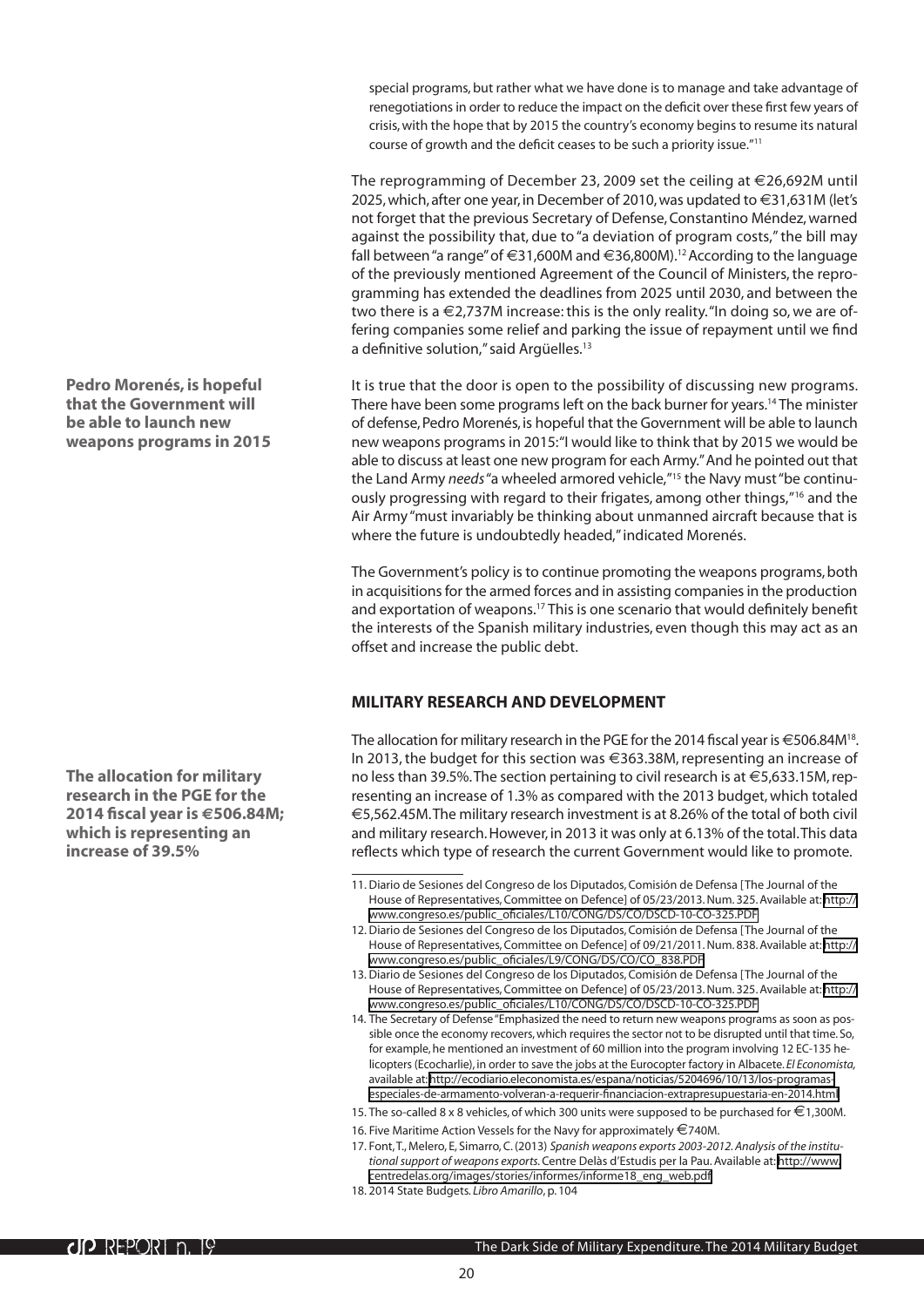#### **Military research**

The allocations dedicated to military research in the 2014 PGE are derived fundamentally from two programs; one from the Ministry of Defense (464A program, Armed Forces Research and Studies), and the other from the Ministry of Industry, Energy and Tourism (464B program, Support for technological innovation in the defense industry). The budget for the 464A program is €163.3M, representing an increase of 12.4% as compared with 2013. The 464B program is at €343.6M, with a 57.5% increase as compared with 2013. Both increases may be considered, within the suffocating framework of the civil research industry, a true political scandal.

In the justification section of the 464A program, Armed Forces Research and Studies, it indicates that "the defense R&D activities' objective is to provide the Spanish Armed Forces with systems and equipment having the technology and features of all kinds best suited for its future missions, and to help preserve and promote the Spanish industrial and technological defense base." Within this program (464A) there are two centers being funded; the El Pardo Channel of Hydrodynamic Experiences (CEHISPAR) and the Esteban Terradas National Institute of Aerospace Technology (INTA).

The fundamental mission of CEHISPAR is the study, experimentation, and research of the hydrodynamic aspects of military, commercial, fishing, and sports shipbuilding. Its activities focus on experimentation with models for vessel research and design, vessel energy efficiency research, and hydrodynamic research. It also carries out certification activities.

INTA specializes in space technology research and development, including commercial certification activities and product approval. It resumes the main projects previously launched, such as the PNOT program (National Earth Observation Program), whose objectives are to develop the command system, conduct monitoring, and create terrestrial products for the PAZ satellite, develop a microsatellite and picosatellite and an unmanned aerial vehicle, MILANO, which, just as the justification in the 464A program indicates, is of high strategic interest. On the other hand, INTA supports the military industry through different programs, such as the military transport aircraft Airbus 400-M, military helicopter certification programs, the fighter aircraft Eurofighter EF-2000 program, and aircraft approval programs. It also participates in the European program Galileo, which deals with navigation by satellite.

Table 9 details the allocations for each heading in the 464A program for the 2013 and 2014 PGE, as well as the percentage variations for the 2014 expenditure projection as compared with 2013. The 2014 CEHISPAR budget does not experience any variations as compared with 2013, while INTA experiences an increase of 26.9%. It should be emphasized that INTA's running expenses increased by 206% and experienced a 65% decrease in its financial expenses.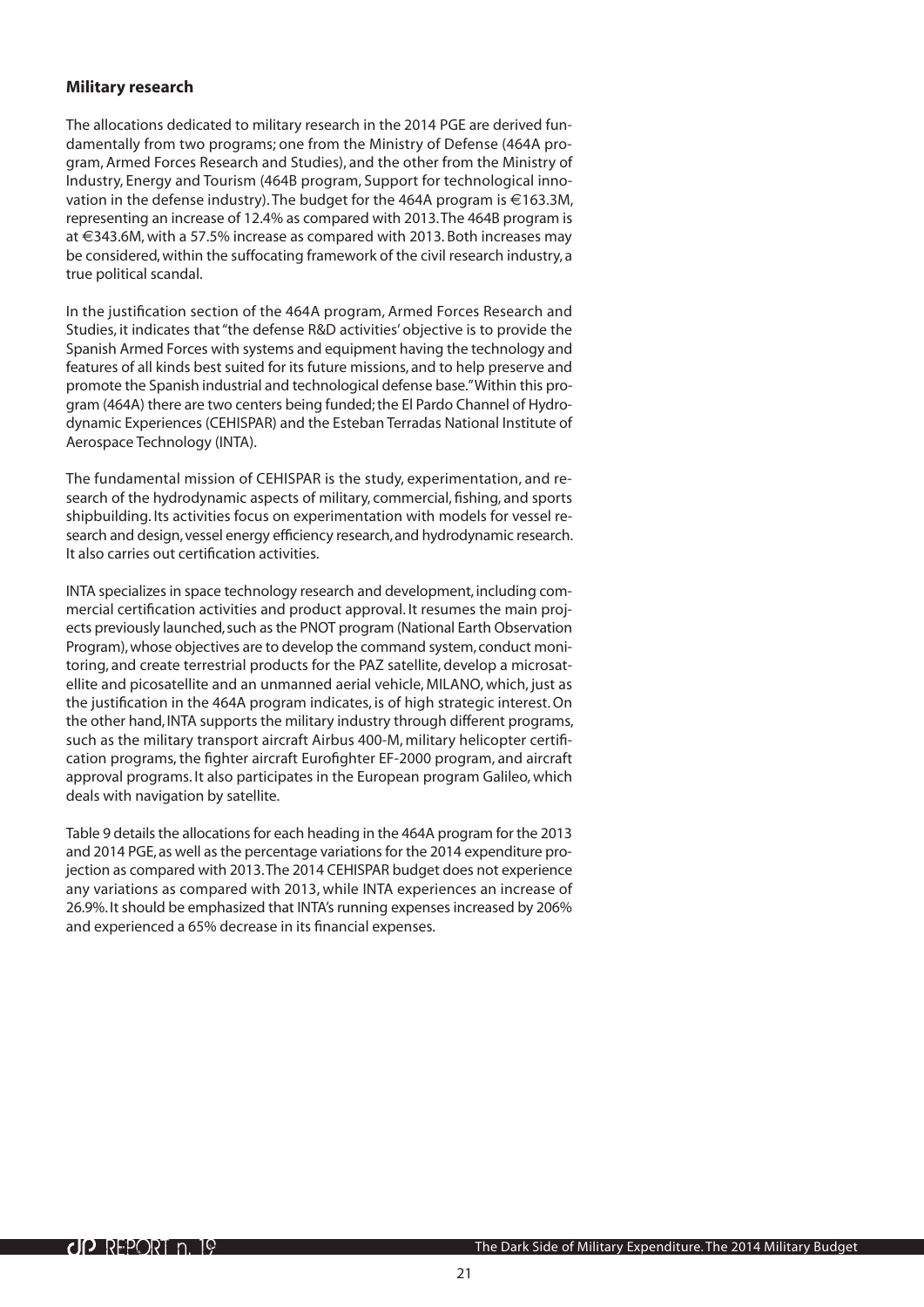#### <span id="page-21-0"></span>**Table 9. Distribution of expenditures corresponding to the 464A program Armed Forces Research and Studies**

(amounts are expressed in thousands of euros)

|                                                                                 | <b>Budget 2013</b> | <b>Budget 2014</b> | <b>Variable</b><br>2013-14 (%) |
|---------------------------------------------------------------------------------|--------------------|--------------------|--------------------------------|
| Personnel expenses                                                              | 20,419.08          | 18,798.29          | $-7.9$                         |
| Running expenses                                                                | 3,974.82           | 4,197.58           | $+5.6$                         |
| <b>Real investments</b>                                                         | 36,546.82          | 34,719.48          | $-5.0$                         |
| <b>EL PARDO CHANNEL OF</b><br><b>HYDRODYNAMIC</b><br><b>EXPERIENCES</b>         |                    |                    |                                |
| Personnel expenses                                                              | 3,628.35           | 3,628.35           | 0.0                            |
| Running expenses                                                                | 860.81             | 860.81             | 0.0                            |
| <b>Current transfers</b>                                                        | 66                 | 66                 | 0.0                            |
| <b>Real investments</b>                                                         | 695.20             | 695.20             | 0.0                            |
| <b>Financial assets</b>                                                         | 60.1               | 60.1               | 0.0                            |
| <b>CEHIPAR TOTAL</b>                                                            | 5,310.46           | 5,310.46           | 0.0                            |
| <b>ESTEBAN TERRADAS</b><br><b>NATIONAL INSTITUTE</b><br>OF AEROSPACE TECHNOLOGY |                    |                    |                                |
| Personnel expenses                                                              | 46,797.31          | 46,333.44          | $-1.0$                         |
| Running expenses                                                                | 9,925.06           | 30,404.32          | $+206.3$                       |
| <b>Financial expenses</b>                                                       | 135.31             | 46.14              | $-65.9$                        |
| <b>Current transfers</b>                                                        | 709.71             | 632.99             | $-10.8$                        |
| <b>Real investments</b>                                                         | 21,213.34          | 22,596.98          | $+6.5$                         |
| <b>Financial assets</b>                                                         | 200                | 200                | 0.0                            |
| <b>Financial liabilities</b>                                                    | 56                 | 57                 | $+1.8$                         |
| <b>INTA TOTAL</b>                                                               | 79,036.73          | 100,270.87         | $+26.9$                        |
| <b>464A program TOTAL</b>                                                       | 145,287.91         | 163,296.68         | $+12.4$                        |

Source: In-house compilation based on State Budgets

Another source of funding for military RDI is the Ministry of Industry, Energy and Tourism's 464B program, Technological Innovation Support for the Defense Sector. The objective of this program is to support the participation of Spanish companies in the development of technological projects concerning defense. The most notable projects for the 2014 fiscal year are: the military transport aircraft Airbus-400M, with an appropriation of €60M; the S-80 submarine, with €208M and the NH90 helicopter, with €75M.<sup>19</sup> Some of these projects (Airbus-400M and Eurofighter) also receive funding through the 464A program.

Repeated complaints have been made<sup>20</sup> accusing the budgetary appropriations of the 464B program of being concealed aid granted to the military industry. This aid counts as credits granted to defense companies by the Ministry of Industry at a 20-year rate of return and 0% of interests (extremely favorable conditions

**Repeated complaints have been made accusing the budgetary appropriations of the 464B program of being concealed aid granted to the military industry**

<sup>19.</sup> Industry contributes 343 million to technological innovation in Defense, *Infodefensa.com,*  10/9/2013.

<sup>20.</sup> P. Ortega; "L'escàdol dels crèdits R+D militar". *Materials de Treball*, no. 34, July, 2008, p. 3-4.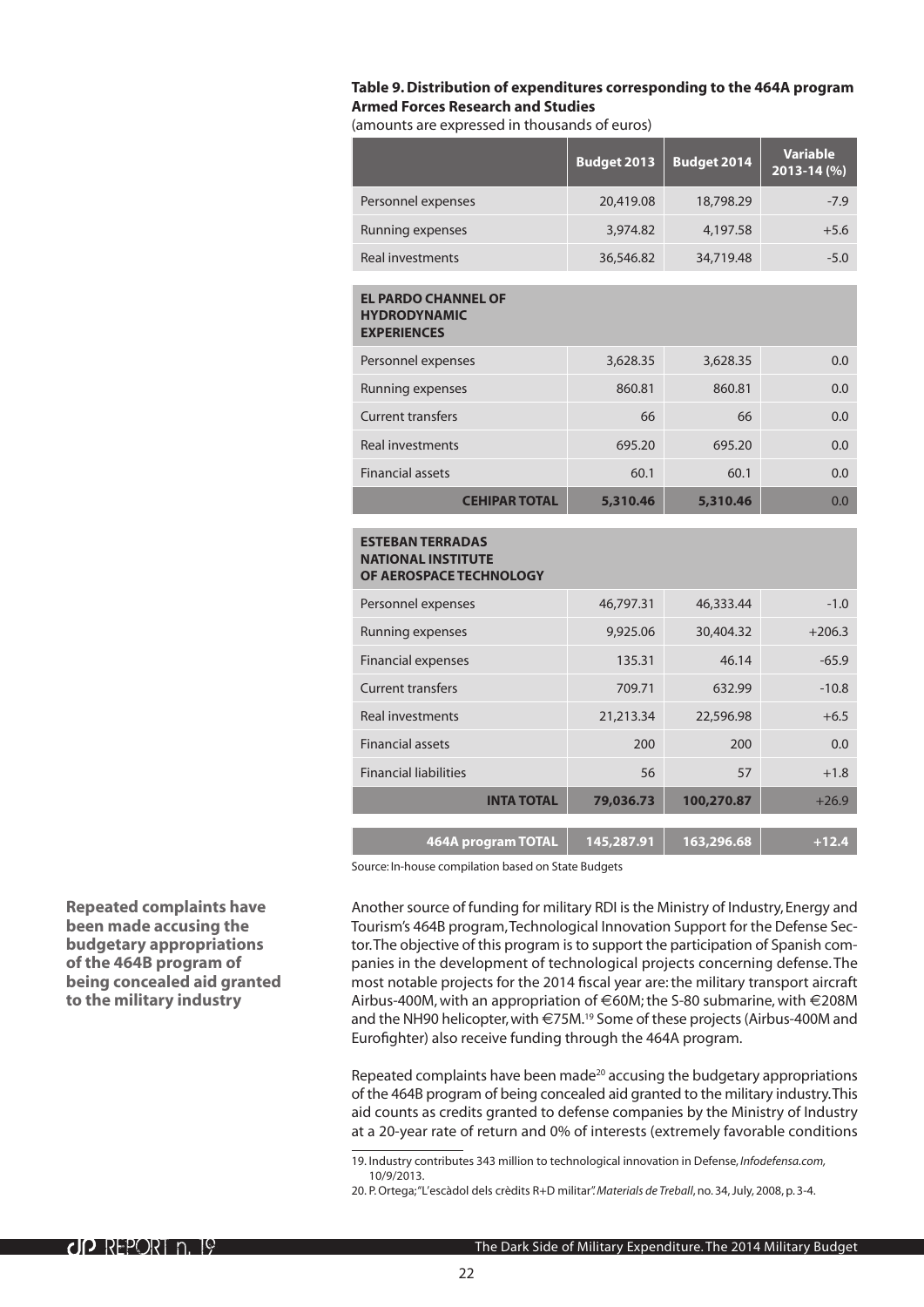<span id="page-22-0"></span>not being applied to other sectors). But the amount returned by the companies is practically zero, even after more than 15 years of the existence of the program and having received over €15bn (Table 4 of the Appendix), making it a camouflaging of funds on the part of the military companies. In the past five years there has been a reduction in the budgetary appropriations for this program. The considerable increase in the 2014 budget indicates an obvious trend change, which lead one to think that, given the circumstances, the Government could use these resources for military and future PEA funding.

As we have mentioned, the budget dedicated to military research in 2014 is €506.84M. However, this allotted amount should be considered as the lower bound, given that there are other budgetary items that may have a military purpose but not be specified as such. For example, the Ministry of Industry, Energy and Tourism's 467C program, Technological Industrial Research and Development, has €25M of a total of €227M earmarked for the company Hisdesat for the Ingenio satellite. Hisdesat is a government services operator via satellite serving fundamentally in the areas of defense, security, intelligence, and foreign affairs. Hisdesat's webpage<sup>21</sup> indicates that the Ingenio satellite will have "mainly civilian users," therefore it will also have military applications. On the other hand, the same 467C program has €30.8M earmarked for the funding of strategic development projects in the aeronautic sector and €152M for participation in Space Programs. Given the interest the Ministry of Defense demonstrates in the aerospace sector (this is reflected by the previously mentioned fact that INTA's budget experienced a 26.9% increase), it would be of no surprise if part of these resources were used for military purposes. There may be other budget items that may appear to have a civil objective but are used in part for military applications. All this contributes to the increase of the military research budget.

#### **Comparison between civil and military research**

The allotted budget for civil research for the year 2014 is  $\epsilon$ 5,633.15M, representing a 1.3% increase as compared with 2013, which is much lower than the increase for military research (39.5%). In the 2014 PGE submission the Government says that civil RDI has been a priority in recent years<sup>22</sup>. The data seems to contradict the Government, given that the RDI cut is over 30% since 2009 (and 40% in the grants section)23. Nor does the scientific community back the assertions of the Government: quite the opposite, they condemn the lack of resources allocated to research<sup>24</sup>. Nevertheless, we must acknowledge that the 2014 budgets offer a trend change upon increasing the allocation instead of the cuts of recent years. Keep in mind that Spanish research funding is at the bottom of the list for Europe. Spain's investment in RDI is 1.39% of the GDP (0.79% public investment and 0.6% private).25 It ranks 18 in European RDI investment and is far from the average among European countries, which is 2% of the GDP. The Government's policy does not help to remedy this situation or to get us close to the European R&D standard.

**There may be other budget items that may appear to have a civil objective but are used in part for military applications**

**Civil research for the year 2014 is €5,633.15M, representing a 1.3% increase as compared with 2013, which is much lower than the increase for military research (39.5%)**

<sup>21.</sup> Hisdesat. http://www.hisdesat.es/esp/satelites\_observ-ingenio.html

<sup>22.</sup> 2014 State Budgets, *Libro Amarillo*, p. 166

<sup>23.</sup> A. Rivera; "La comunidad científica denuncia que la I+D está al borde del colapso" [The Scientific Community Reveals that R&D is on the Brink of Collapsing], *El País*, 05/20/2013.

<sup>24.</sup> See the following publication as an example: "Asfixia de la I+D en España" [R&D Suffocation in Spain] from the Conferencia de Rectores de las Universidades españolas [Conference of Rectors of Spanish Universities] (CRUE), or from the group "Carta de la Ciencia" [Science Charter] subscribed to by the Confederación de Sociedades Científicas de España [Confederation of Scientific Societies of Spain] (COSCE), CRUE, the CC OO and UGT unions, the Federación de Jóvenes Investigadores [Federation of Young Researchers] and Plataforma Investigación Digna [Digna Research Platform] and over 40,000 scientists and technologists.

<sup>25.</sup> M. Rodríguez; "El Gobierno prevé congelar la inversión pública en I+D hasta 2020" [The Government Anticipates Freezing Public R&D Investment until 2020], *Público*, 05/01/2013.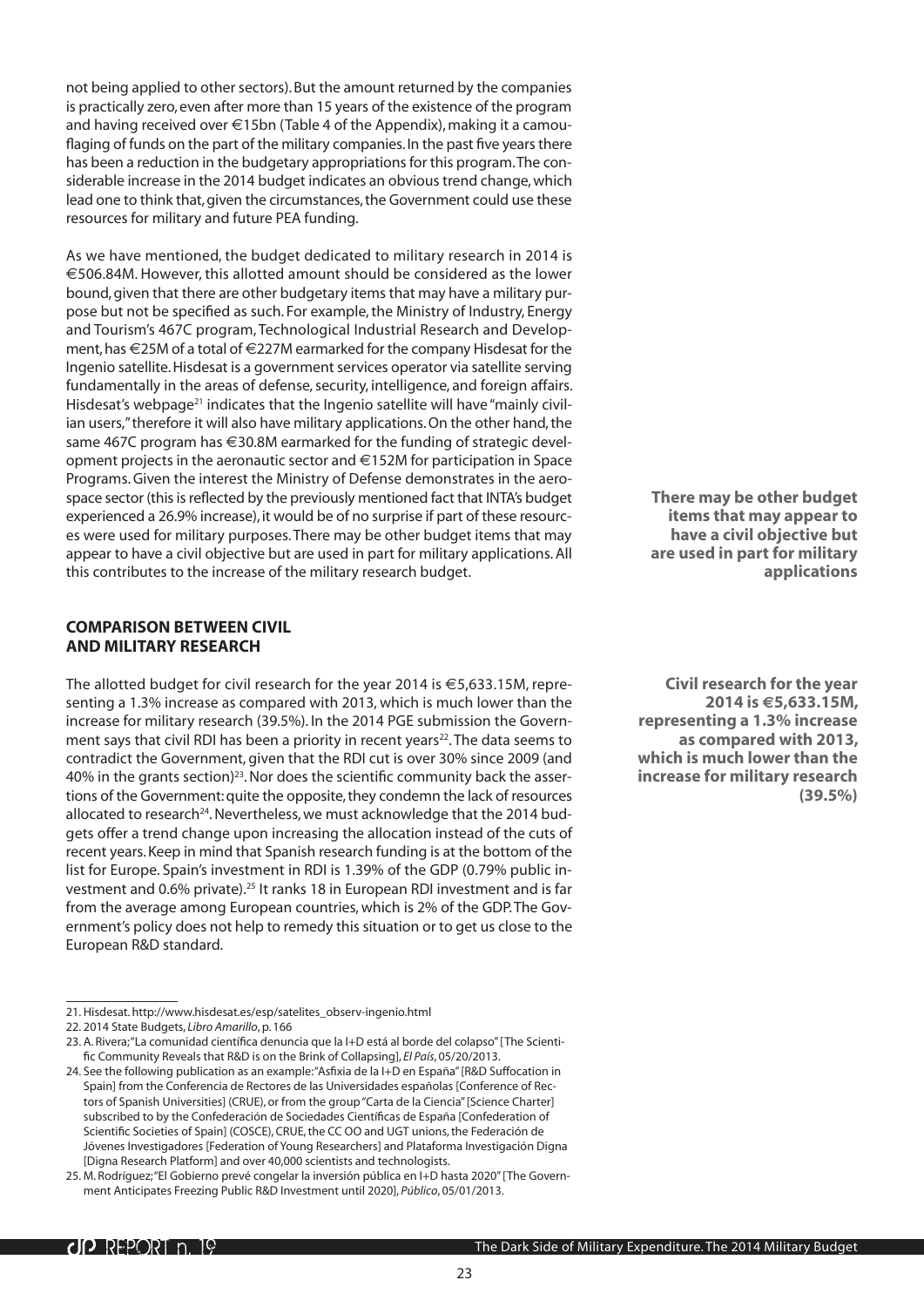<span id="page-23-0"></span>**Spanish research funding is at the bottom of the list for Europe with an 1,39% of the GDP. It ranks 18 in Europe, far from the average among European countries, which is 2% of the GDP**

Table 10 shows the budget allocations for the research programs of the Ministry of Economy and Competiveness and the Ministry of Industry, Energy and Tourism. If we closely examine the projected expenditure, it is evident that military research has the advantage over civil research, even more so when we include the percentage increases for each program. All but one of the programs have increases less than those of military R&D programs.

#### **Table 10.R&D budget variation by ministries and programs (2013-2014)**

(the amounts are expressed in thousands of euros)

|      |                                                                      | <b>Budget 2013</b> | <b>Budget 2014</b> | <b>Variable</b><br>(%) |
|------|----------------------------------------------------------------------|--------------------|--------------------|------------------------|
|      |                                                                      |                    |                    |                        |
|      | MINISTRY OF ECONOMY AND COMPETITIVENESS (MEC)                        |                    |                    |                        |
| 463A | Scientific research                                                  | 595.066,38         | 600.763,40         | 1,0                    |
| 463B | Advancement and coordination in scientific<br>and technical research | 1.411.161,29       | 1.464.723,46       | 3,8                    |
| 465A | Health research                                                      | 279.965,92         | 286.762,84         | 2,4                    |
| 467A | <b>Astronomy and Astrophysics</b>                                    | 16.587,19          |                    | $-100,0$               |
| 467C | Technological Industrial research and<br>development                 | 2.007.991,90       | 2.007.894,29       | 0,0                    |
| 467D | Agricultural research and experimentation                            | 69.391,98          | 78.887,93          | 13,7                   |
| 467E | Oceanographic and Fishing research                                   | 56.754,75          | 59.397,71          | 4,7                    |
| 467F | Environmental and geological mining research                         | 25.111,69          | 24.955,93          | $-0,6$                 |
| 467H | Energy, environmental and technological<br>research                  | 82.664,07          | 83.424,92          | 0,9                    |
|      | <b>TOTAL Research (MEC)</b>                                          | 4.544.695,17       | 4.606.810,48       | 1,4                    |
|      |                                                                      |                    |                    |                        |
|      | <b>MINISTRY OF DEFENSE</b>                                           |                    |                    |                        |
| 464A | Armed Forces Research and Studies                                    | 145.287,91         | 163.296,68         | 12,4                   |

| 464A | Armed Forces Research and Studies                          | 145.287,91 | 163.296,68 | 12,4   |
|------|------------------------------------------------------------|------------|------------|--------|
|      |                                                            |            |            |        |
|      | <b>MINISTRY OF INDUSTRY, ENERGY AND TOURISM</b>            |            |            |        |
| 464B | Technological Innovation Support for the<br>Defense Sector | 218.152,52 | 343.600,00 | 57.5   |
| 467C | Technological Industrial research and<br>development       | 235.587,71 | 227.345,92 | $-3.5$ |
| 467G | Information Society Research and Development               | 89.808,15  | 89.840,79  | 0,0    |
| 4671 | Telecommunications technological innovation                | 561.293,76 | 587.182,95 | 4,6    |

Source: In-house compilation based on State Budgets

Military research continues to have more budgetary significance than other activities of obvious social and technological interest, as can be seen in Table 10. For a better visual comparison, Figure 2 shows the budgets of some civil research programs and the military research program.

**Military research continues to have more budgetary significance than other activities of obvious social and technological interest**

We should bear in mind that, if the projected military expenditure can be greater than the one presented in the PGE (as we have said, there may be some expenses for military purposes despite having been presented as a civil expense), given that civil research investment will most likely be less than what was budgeted, since the budgeted capital is usually not used in its entirety. Approximately 60% of the civil research budget is in the form of credits, intended for the granting of loans and advances. Therefore, the scientific institutions must repay these resources. Furthermore, in the majority of the cases joint financing is requested for them to be granted. Due to the difficulty in obtaining their own resources to repay these credits, this section of the budget is typically not used in its entirety.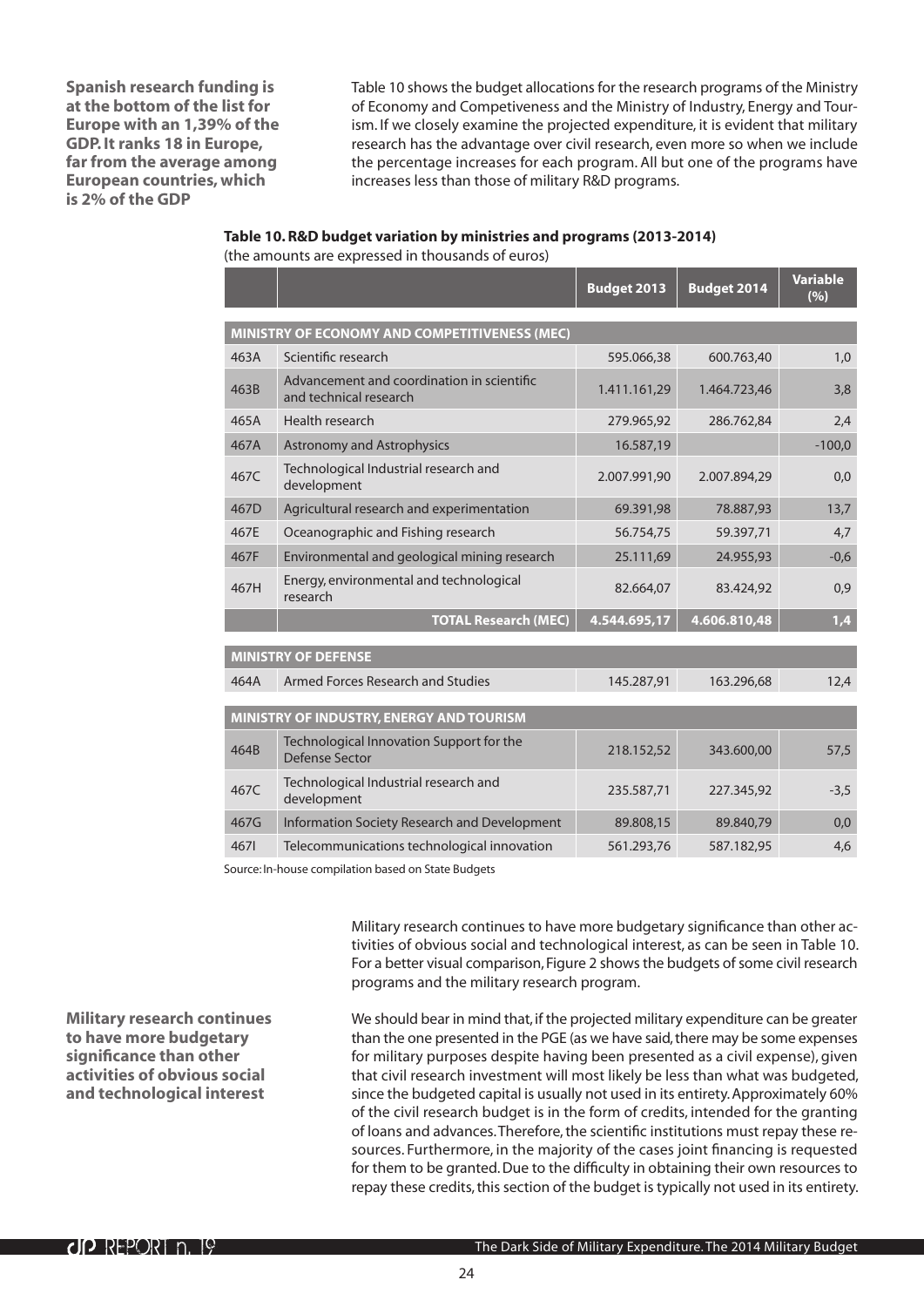#### <span id="page-24-0"></span>**Figure 2. Budgets for the military research program (464A and 464B) and some civil research programs**



By contrast, the credits for military research are used in their entirety (more is always spent than originally budgeted). Thus, the settlement for the 2012 budget used 100% of the 464 program (military research) derived from the Ministry of Industry, Energy and Tourism, while the 467 program (the majority of which is for civil research) of the Ministry of Economy and Competitiveness only used 28.5% of the budgeted amount.

#### **Conclusions**

It is true that the crisis in Europe particularly affects less economically-developed countries. But this does not prevent the governments of these countries, including Spain, from tackling the crisis by terminating the expenditures that can be considered "unproductive".<sup>26</sup> The problem is that military expenditure as a whole is unproductive and hinders economic development, when a more positive result could be derived from that same expenditure being applied to the development of the real economy's assets. For example, military R&D could be applied to civil R&D; weapons investment, especially that of the PGE, could be cancelled and those resources and facilities could be allotted for the use of civil teams; military troops could be reduced, not to swell the ranks of the unemployed, of course, but rather for other public services having a greater impact on the welfare of the people.

The huge expenditure incurred in the PEA and the commitments acquired for the future demonstrate that weapons expenditure causes the public deficit to increase and generates debt. Since 1996, these programs have consumed €15,260M (to be 16,120 in 2014) in credits granted to companies by the Ministry of Industry for R&D. Nowadays it is difficult to predict the final costs that these programs may have.

The campaign initiated by several civil society groups makes a lot of sense in that it intends to conduct an audit of the causes behind the generation of a debt close to 100% of the GDP (one billion euros), which has increased by 50% since 2010 and has mainly been used to protect the banks and other foreign financial creditors. It is important to audit this enormous military debt to learn the intri-

**The huge expenditure incurredin the PEA and the commitmentsacquired for the future demonstratethat weapons expenditure causesthe public deficit to increase and generates debt**

<sup>26.</sup> These quotation marks indicate that not all of the assets labeled as "productive" are actually so from an environmental sustainability perspective, meaning that they could have a negative impact on development by not considering magnitudes not related economic growth.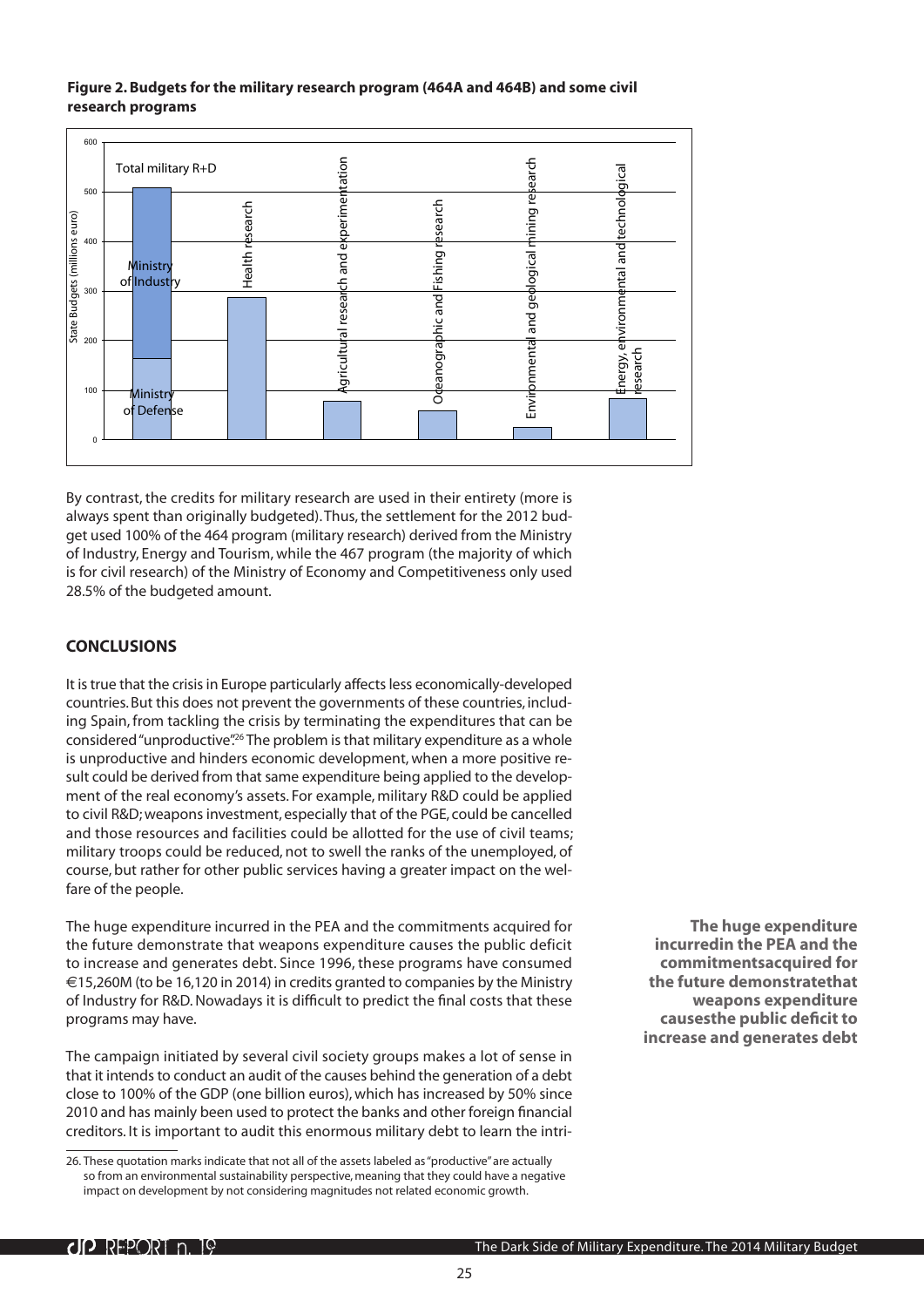**It is important to audit this enormous military debt to learn the intricacies of these contracts, cost overruns, possible actions that could include political accountability**

cacies of these contracts, cost overruns, possible actions that could include political and even criminal accountability.

As has been the case for 2012 and 2013 in particular, the defense budget analysis submitted for 2014 constitutes a blatant, intentional deception of public opinion, given that the Secretary of State for Defense himself has stated that credits will be issued again next year to cover military company expenses not included in the budget.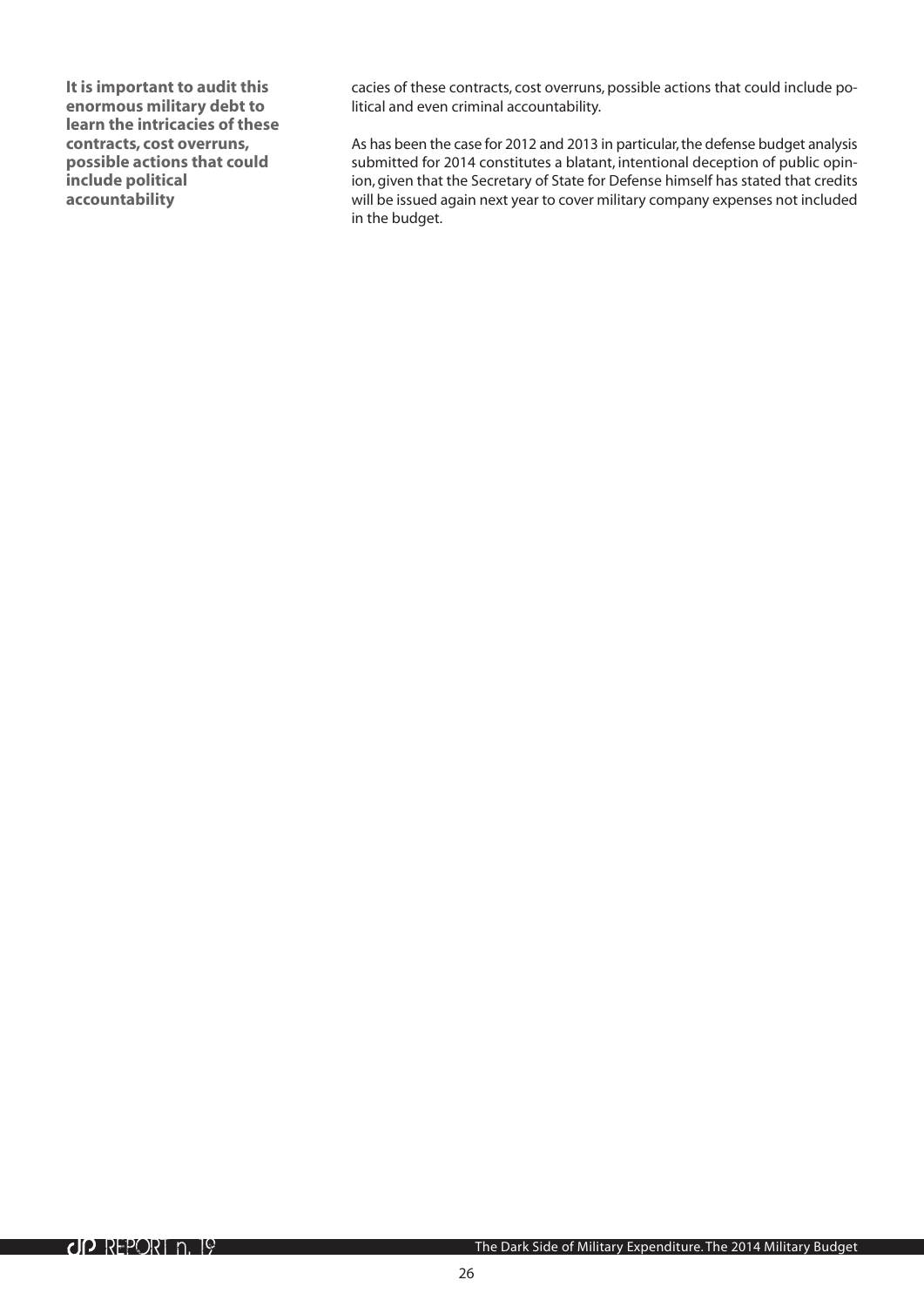### <span id="page-26-0"></span>**ANNEX**

#### **Table 1. Settled Ministry of Defense budget 2004 - 2013**

| <b>Headings</b>                                       | 2004        | 2005        | 2006        | 2007        | 2008        | 2009        | 2010        | 2011        | 2012        | 2013*       |
|-------------------------------------------------------|-------------|-------------|-------------|-------------|-------------|-------------|-------------|-------------|-------------|-------------|
| Ministry of<br>Defense                                | 7,529.72    | 7,892.32    | 8,571.34    | 9,340.08    | 9,810.79    | 9,344.21    | 8,715.19    | 8,301.09    | 9,066.29    | 7,774.96    |
| Ministry of<br>Defense<br>Autonomous<br><b>Bodies</b> | 1,557.14    | 1,554.37    | 1,600.13    | 1,654.83    | 1,613.57    | 1,280.31    | 1,242.01    | 1,195.04    | 1,108.18    | 976.65      |
| <b>National</b><br>Intelligence<br>Center**           | 130.05      | 180.00      | 208.57      | 241.57      | 264.71      | 255.06      | 241.37      | 228.20      |             |             |
| Defense Total                                         | 9,216.91    | 9,626.69    | 10,380.04   | 11,236.48   | 11,689.07   | 10,879.58   | 10,198.57   | 9,724.33    | 10,174.47   | 8,751.61    |
| <b>Years</b>                                          | 2004        | 2005        | 2006        | 2007        | 2008        | 2009        | 2010        | 2011        | 2012        | 2013        |
| Settled<br>Ministry of<br>Defense total               | 9,216.91    | 9,626.69    | 10,380.04   | 11,236.48   | 11,689.07   | 10,879.58   | 10,198.57   | 9,724.33    | 10,174.47   | 8,751.61    |
| <b>Initial Ministry</b><br>of Defense<br>total        | 8,093.36    | 8,456.55    | 8,857.25    | 9,576.52    | 10,091.95   | 9,726.36    | 9,154.42    | 8,560.09    | 7.411.74    | 6,913.65    |
| <b>Difference</b>                                     | $-1,123.55$ | $-1,170.14$ | $-1,522.79$ | $-1,659.96$ | $-1,597.12$ | $-1,153.22$ | $-1,044.15$ | $-1,164.24$ | $-2,762.73$ | $-1,837.96$ |
| Variable %                                            | 13.8        | 13.8        | 17.2        | 17.3        | 15.8        | 11.9        | 11.4        | 13.6        | 37.3        | 26.6        |

\* Provisional settlement in September 2013

\*\* Initial budget is appropriated and the NIC stops being accountable to Defense as of 2012. The NIC avails itself of the Official Secrets Act and does not facilitate the settlement.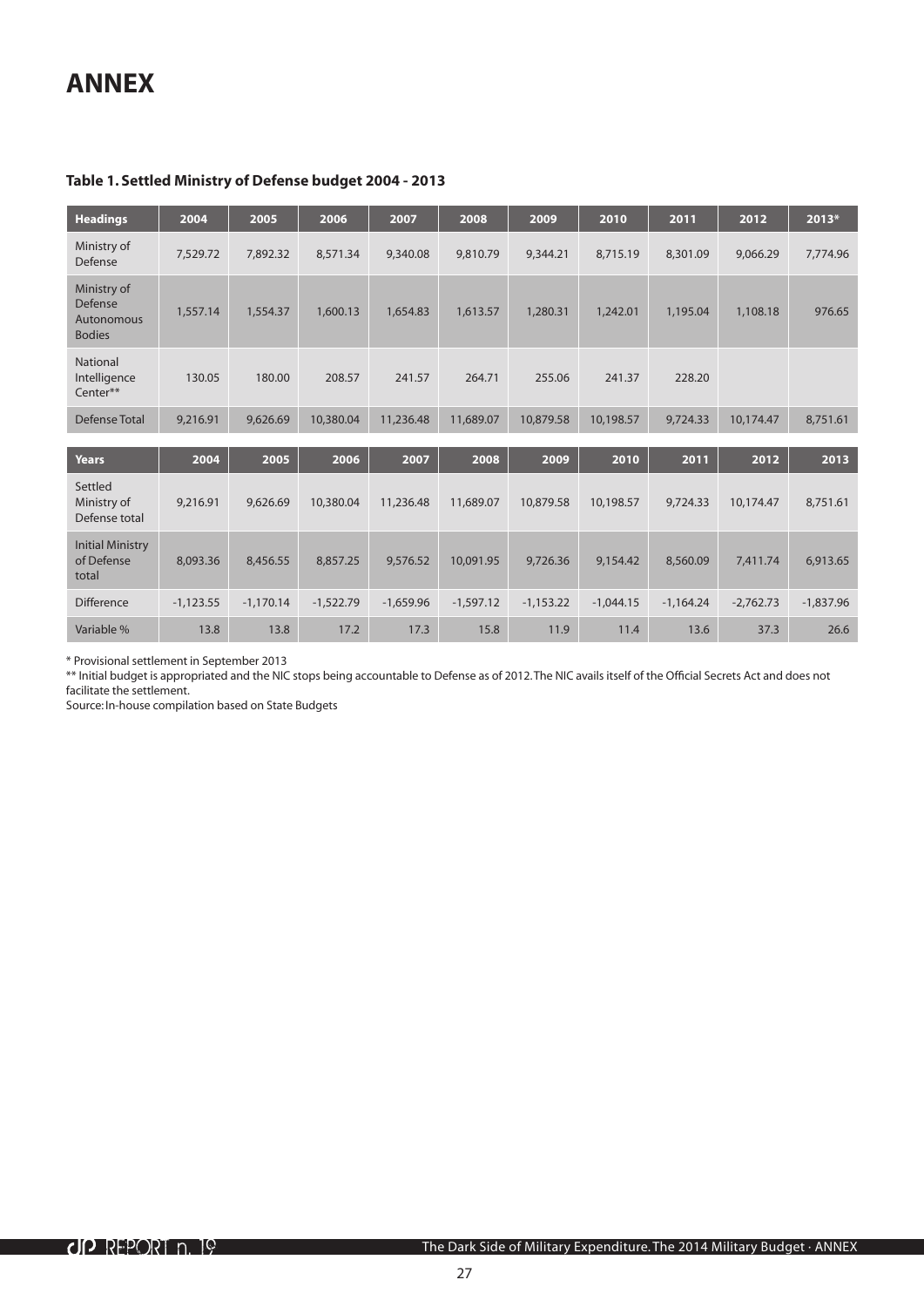| <b>YEAR</b>  | <b>Initial budget</b> | <b>Settled budget</b> |
|--------------|-----------------------|-----------------------|
| 1990         | 0.00                  | 6.01                  |
| 1991         | 0.00                  | 42.07                 |
| 1992         | 0.00                  | 14.37                 |
| 1993         | 0.00                  | 57.19                 |
| 1994         | 0.00                  | 103.19                |
| 1995         | 0.00                  | 133.70                |
| 1996         | 0.00                  | 179.94                |
| 1997         | 0.00                  | 122.28                |
| 1998         | 0.00                  | 146.38                |
| 1999         | 0.00                  | 249.23                |
| 2000         | 60.10                 | 239.63                |
| 2001         | 60.10                 | 241.34                |
| 2002         | 60.10                 | 330.55                |
| 2003         | 60.10                 | 414.82                |
| 2004         | 60.10                 | 380.62                |
| 2005         | 18.36                 | 422.50                |
| 2006         | 18.36                 | 563.90                |
| 2007         | 17.36                 | 642.50                |
| 2008         | 17.36                 | 668.74                |
| 2009         | 14.36                 | 713.50                |
| 2010         | 14.36                 | 787.90                |
| 2011         | 14.36                 | 861.39                |
| 2012         | 14.36                 | 925.79                |
| 2013         | 14.36                 | 514.42                |
| 2014         | 14.36                 |                       |
| <b>Total</b> | 458.10                | 8,761.96              |

#### <span id="page-27-0"></span>**Table 2. Settled expenditure of Military Forces abroad** (in millions of current euros)

Source: In-house compilation based on State Budgets and Council of Ministers

#### **Table 3. Initial budgets for military investment / State** (millions of current euros)

| Year | <b>Defense</b><br><b>Investment</b> | <b>Ministry</b><br><b>Industry Military</b><br><b>R&amp;D</b> | <b>Total Military</b><br><b>Investment</b> | <b>Central Government</b><br><b>Public Investment</b> | % Defense Investment /<br><b>Central Government</b> |
|------|-------------------------------------|---------------------------------------------------------------|--------------------------------------------|-------------------------------------------------------|-----------------------------------------------------|
| 2005 | 2,199.70                            | 1,014.60                                                      | 3,214.30                                   | 11,737.05                                             | 27.39                                               |
| 2006 | 2,229.84                            | 1,358.01                                                      | 3,587.85                                   | 25,263.44                                             | 14.20                                               |
| 2007 | 2,379.41                            | 1,265.06                                                      | 3,644.47                                   | 28,629.74                                             | 12.73                                               |
| 2008 | 2,464.32                            | 1,388.57                                                      | 3,852.89                                   | 31,767.26                                             | 12.13                                               |
| 2009 | 2,005.86                            | 1,157.52                                                      | 3,163.38                                   | 31,503.65                                             | 10.04                                               |
| 2010 | 1,463.26                            | 979.22                                                        | 2,442.48                                   | 29,276.86                                             | 8.34                                                |
| 2011 | 1,211.68                            | 794.84                                                        | 2,006.52                                   | 20,684.06                                             | 9.70                                                |
| 2012 | 782.75                              | 582.77                                                        | 1,365.52                                   | 15,531.57                                             | 8.79                                                |
| 2013 | 551.03                              | 218.15                                                        | 769.18                                     | 13,033.78                                             | 5.90                                                |
| 2014 | 557.04                              | 343.60                                                        | 900.64                                     | 12,094.93                                             | 7.45                                                |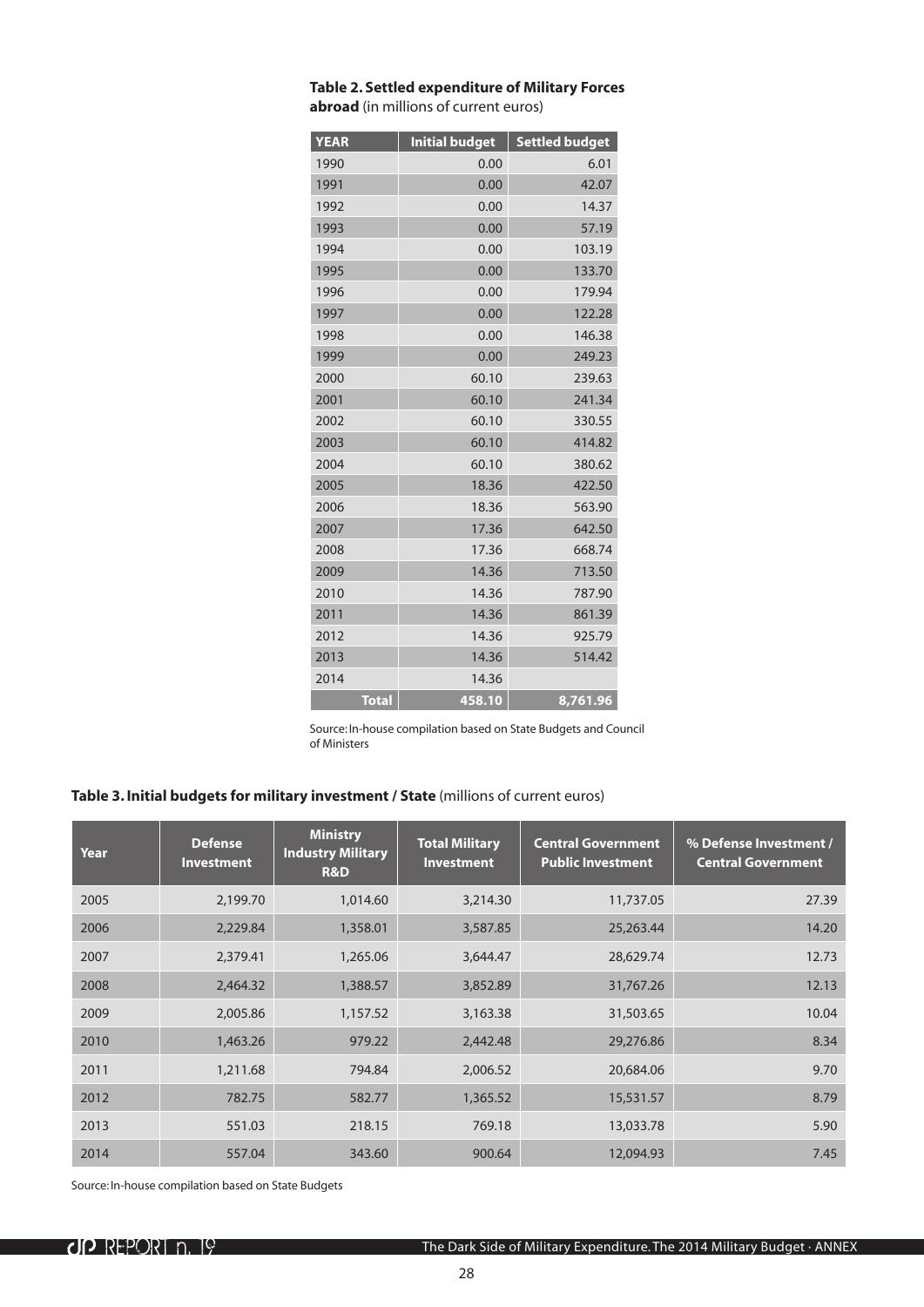| <b>Years</b> | <b>Ministry</b><br><b>Defense R&amp;D</b> | <b>Ministry</b><br><b>Industry</b><br><b>Military R&amp;D</b> | <b>Military R&amp;D</b><br><b>Total</b> | <b>R&amp;D Total</b> | % Military /<br><b>Total</b> |
|--------------|-------------------------------------------|---------------------------------------------------------------|-----------------------------------------|----------------------|------------------------------|
| 1997         | 290.11                                    | 210.36                                                        | 500.47                                  | 1,352.68             | 37.00                        |
| 1998         | 300.14                                    | 581.00                                                        | 881.14                                  | 1,867.95             | 47.20                        |
| 1999         | 294.75                                    | 1,198.58                                                      | 1,493.33                                | 2,767.84             | 54.00                        |
| 2000         | 293.48                                    | 964.11                                                        | 1,257.59                                | 3,053.86             | 41.20                        |
| 2001         | 382.11                                    | 947.8                                                         | 1,329.91                                | 3,435.30             | 38.70                        |
| 2002         | 314.04                                    | 1,176.85                                                      | 1,490.89                                | 3,465.40             | 38.30                        |
| 2003         | 322.97                                    | 1,049.90                                                      | 1,372.87                                | 4,000.12             | 34.30                        |
| 2004         | 303.42                                    | 1,070.00                                                      | 1,373.42                                | 4,402.00             | 31.20                        |
| 2005         | 315.69                                    | 1,014.60                                                      | 1,330.29                                | 4,972.23             | 26.70                        |
| 2006         | 325.88                                    | 1,358.01                                                      | 1,683.89                                | 6,510.81             | 26.00                        |
| 2007         | 361.04                                    | 1,225.06                                                      | 1,586.10                                | 8,060.42             | 19.70                        |
| 2008         | 355.67                                    | 1,308.57                                                      | 1,664.24                                | 9,342.55             | 17.82                        |
| 2009         | 312.41                                    | 1,149.92                                                      | 1,462.33                                | 9,654.29             | 15.15                        |
| 2010         | 231.89                                    | 950.91                                                        | 1,182.80                                | 9,128.80             | 12.96                        |
| 2011         | 203.91                                    | 770.71                                                        | 974.62                                  | 8,493.11             | 11.47                        |
| 2012         | 174.05                                    | 582.77                                                        | 756.82                                  | 6,397.62             | 11.83                        |
| 2013         | 145.29                                    | 218.15                                                        | 363.44                                  | 5,926.29             | 6.13                         |
| 2014         | 163.24                                    | 343.60                                                        | 506.84                                  | 6,139.99             | 8.26                         |
| <b>Total</b> |                                           | 16,120.90                                                     |                                         |                      |                              |

#### <span id="page-28-0"></span>**Table 4. Military R&D** (in millions of current euros)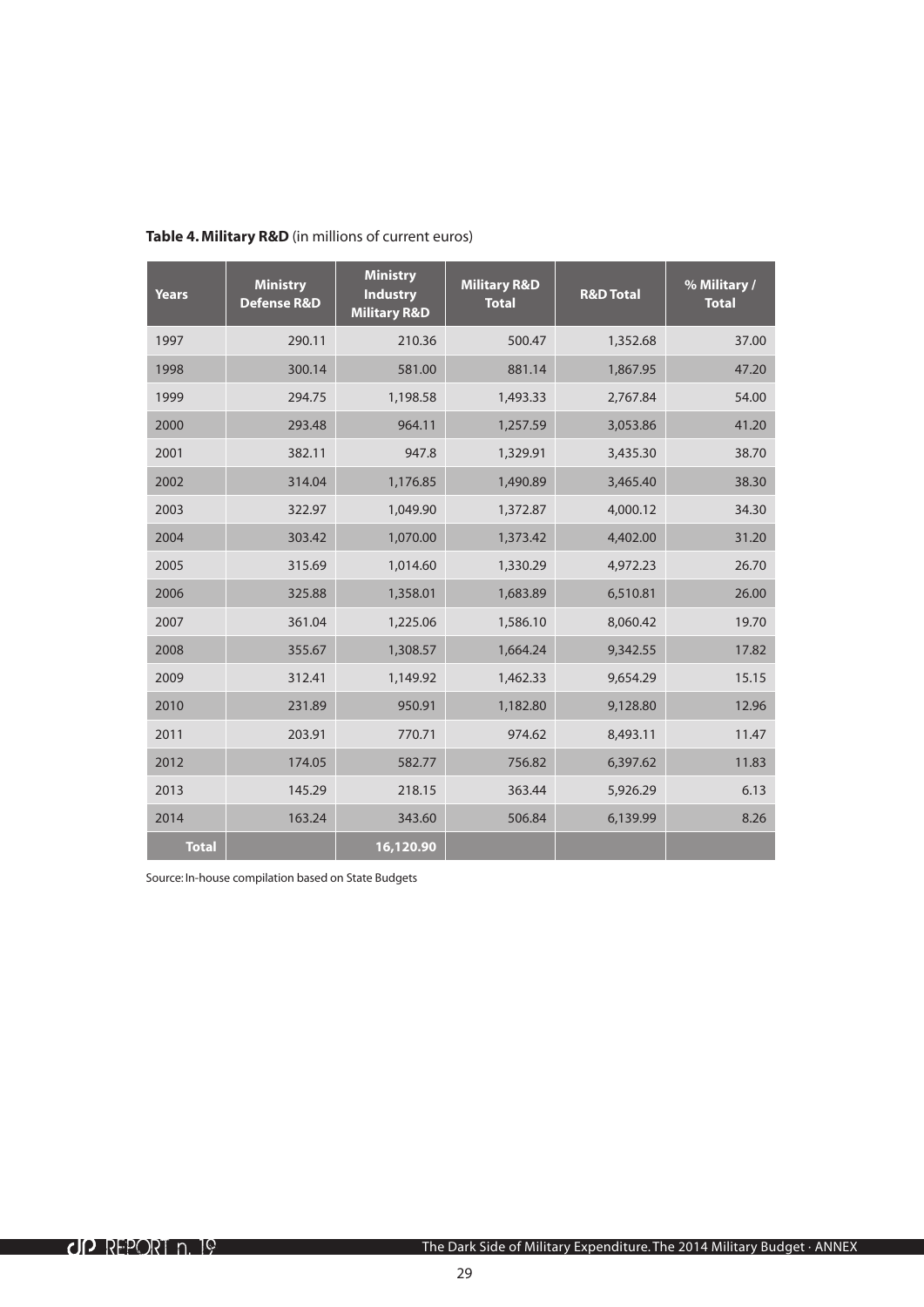| יים בין בוומטון סוויב.<br>$\frac{1}{2}$ |
|-----------------------------------------|
| $\frac{1}{2}$                           |
|                                         |
| $200F$ 2014<br>$\frac{1}{2}$            |
|                                         |
|                                         |
|                                         |
|                                         |
|                                         |
|                                         |

<span id="page-29-0"></span>

|                                                                            | 1,503.85 ****<br>15,022.88<br>13,621.59                                                                                                                                                                                                                                                                                                                     |
|----------------------------------------------------------------------------|-------------------------------------------------------------------------------------------------------------------------------------------------------------------------------------------------------------------------------------------------------------------------------------------------------------------------------------------------------------|
|                                                                            | 1,837.96<br>549.18<br>2,659.18<br>6,913.65<br>218.15<br>203.69<br>1,385.38<br>15.20<br>15,297.40<br>3,352.97<br>13,708.33                                                                                                                                                                                                                                   |
| 3,344.35<br>7,411.74<br>577.52<br>2,733.52<br>582.77                       | 221.20<br>14.95<br>1,170.18<br>14,664.85<br>2,762.73<br>16,056.23<br>9.82                                                                                                                                                                                                                                                                                   |
| 3,252.15<br>624.89<br>2,790.96<br>8,560.09<br>794.84                       | 1,212.00<br>16,032.75<br>17,244.75<br>1,164.24<br>11.07                                                                                                                                                                                                                                                                                                     |
| 3,328.59<br>9,154.42<br>617.53<br>2,973.17<br>979.21                       | 1,125.20<br>1,044.15<br>17,063.99<br>18,189.19<br>56.57                                                                                                                                                                                                                                                                                                     |
| 255.06<br>9,726.36<br>3,298.14<br>602.53<br>1,157.52<br>2,941.51<br>264.71 | 834.57<br>17,782.63<br>18,617.20<br>1,153.22<br>7.80                                                                                                                                                                                                                                                                                                        |
| 0,091.95<br>3,184.35<br>565.60<br>2,893.37<br>1,388.57                     | 18,131.64<br>858.68<br>18,990.32<br>1,597.12<br>7.79                                                                                                                                                                                                                                                                                                        |
| 1,265.06<br>9,576.52<br>563.62<br>3,102.21<br>2,657.51                     | 1,659.96<br>18,017.32<br>844.61<br>17,172.71<br>8.83                                                                                                                                                                                                                                                                                                        |
| 8,857.25<br>2,993.18<br>587.80<br>2,364.38<br>1,358.01                     | 16,169.45<br>17,089.36<br>1,522.79<br>919.91                                                                                                                                                                                                                                                                                                                |
| 2,855.16<br>8,456.55<br>571.98<br>2,143.72<br>1,014.60                     | 1,170.14<br>15,060.04<br>18.03<br>1,117.77<br>16, 177.81                                                                                                                                                                                                                                                                                                    |
| Defense Total                                                              | <b>NATO criterion Defense</b><br>Ministry of Industry (R&D<br>Total<br><b>EXPENDITURE TOTAL</b><br>INITIAL MILITRAY<br>Difference between final<br>NATO, WEU (Ministry of<br>ISFAS (Other Ministries)<br>Civil Guard (Ministry of<br>National Intelligence<br>Public Debt interest<br>Military pensioners<br>and military aid)<br>the Interior)<br>Center** |

\* Settlement is provisional in September 2013

 $^{**}$ The National Intelligence Center has stopped being accountable to the Ministry of Defense as of 2012  $\,$ \* Settlement is provisional in September 2013<br>\*\* The National Intelligence Center has stopped being accountable to the Ministry of Defense as of 2012<br>\*\*\* Initial Government budget for 2014<br>\*\*\*\* Average estimate 2004-2013<br>S

\*\*\* Initial Government budget for 2014

Average estimate 2004-2013 Source: In-house compilation based on State Budgets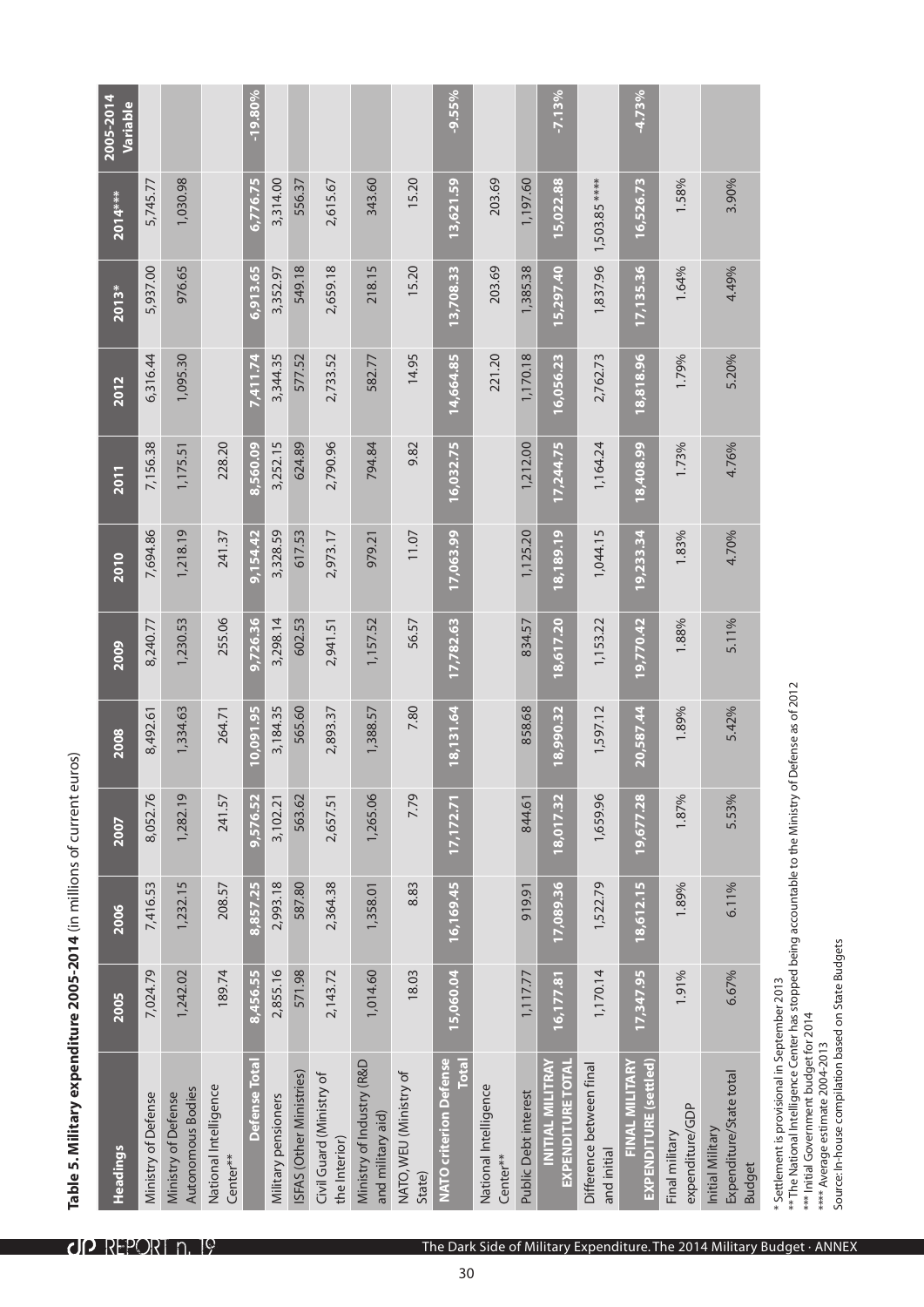<span id="page-30-0"></span>

| Headings                                                                                                                                                                                                                                                                          | 2003       | 2004      | 2005               | 2006      | <b>2007</b> | 2008      | 2009      | 2010      | 2011      | 2012*     |
|-----------------------------------------------------------------------------------------------------------------------------------------------------------------------------------------------------------------------------------------------------------------------------------|------------|-----------|--------------------|-----------|-------------|-----------|-----------|-----------|-----------|-----------|
| Ministry of Defense                                                                                                                                                                                                                                                               | 8,005.60   | 8,095.57  | 8,148.65           | 8,310.86  | 8,779.15    | 8,896.14  | 8,657.18  | 7,940.79  | 7,156.38  | 6,165.63  |
| Ministry of Defense Autonomous<br><b>Bodies</b>                                                                                                                                                                                                                                   | 1,405.16   | 1,421.47  | 1,440.72           | 1,380.73  | 1,397.85    | 1,398.05  | 1,292.71  | 1,257.12  | 1,175.51  | 1,069.15  |
| National Intelligence Center**                                                                                                                                                                                                                                                    | 170.50     | 194.33    | 220.10             | 233.72    | 263.36      | 277.29    | 267.95    | 249.08    | 228.20    |           |
| Defense<br>Total                                                                                                                                                                                                                                                                  | 9,581.25   | 9,711.37  | 9,809.47           | 9,925.31  | 10,440.35   | 10,571.47 | 10,217.84 | 9,446.99  | 8,560.09  | 7,234.78  |
| Military pensioners                                                                                                                                                                                                                                                               | 3,233.65   | 3,221.95  | 3,311.94           | 3,354.12  | 3,382.04    | 3,335.66  | 3,464.80  | 3,434.97  | 3,252.15  | 3,264.50  |
| ISFAS (Other Ministries)                                                                                                                                                                                                                                                          | 571.99     | 662.05    | 663.49             | 658.68    | 614.46      | 592.47    | 632.98    | 637.27    | 624.89    | 563.73    |
| Civil Guard (Ministry of the Interior)                                                                                                                                                                                                                                            | 2,452.90   | 2,496.50  | 2,486.68           | 2,649.49  | 2,897.23    | 3,030.85  | 3,090.15  | 3,068.19  | 2,790.96  | 2,668.25  |
| Ministry of Industry (R&D and military<br>aid)                                                                                                                                                                                                                                    | 1,297.15   | 1,332.87  | 1,176.92           | 1,521.77  | 1,379.17    | 1,454.55  | 1,216.01  | 1,010.51  | 794.84    | 568.86    |
| NATO, WEU (Ministry of State)                                                                                                                                                                                                                                                     | 9.06       | 13.45     | 20.91              | 9.89      | 8.49        | 8.17      | 59.43     | 11.42     | 9.82      | 14.59     |
| <b>NATO criterion Defense Total</b>                                                                                                                                                                                                                                               | 17, 145.99 | 17,438.20 | 17,469.42          | 18,119.26 | 18,721.75   | 18,993.17 | 18,681.20 | 17,609.35 | 16,032.75 | 14,314.71 |
| National Intelligence Center**                                                                                                                                                                                                                                                    |            |           |                    |           |             |           |           |           |           | 215.92    |
| Public Debt interest                                                                                                                                                                                                                                                              | 1,484.43   | 1,445.66  | 1,296.60           | 1,030.84  | 920.80      | 899.48    | 876.74    | 1,161.16  | 1,212.00  | 1, 142.24 |
| <b>INITIAL MILITRAY EXPENDITURE TOTAL</b>                                                                                                                                                                                                                                         | 18,630.41  | 18,883.86 | 18,766.02          | 19,150.10 | 19,642.55   | 19,892.65 | 19,557.94 | 18,770.51 | 17,244.75 | 15,672.87 |
| Difference between final and initial                                                                                                                                                                                                                                              | 883.85     | 1,348.17  | 1,357.35           | 1,706.42  | 1,809.69    | 1,673.01  | 1,211.49  | 1,077.52  | 1,164.24  | 2,696.77  |
| FINAL MILITARY EXPENDITURE<br>(settled)                                                                                                                                                                                                                                           | 19,514.26  | 20,232.03 | 20,123.36          | 20,856.52 | 21,452.24   | 21,565.66 | 20,769.43 | 19,848.03 | 18,408.99 | 18,369.64 |
| ** The National Intelligence Center has stopped being accountable to the Ministry of I<br>Updated at constant prices with the CPI annual average based on 2011 (NSI data)<br>Source: In-house compilation based on State Budgets<br>* Settlement is provisional in September 2013 |            |           | Defense as of 2012 |           |             |           |           |           |           |           |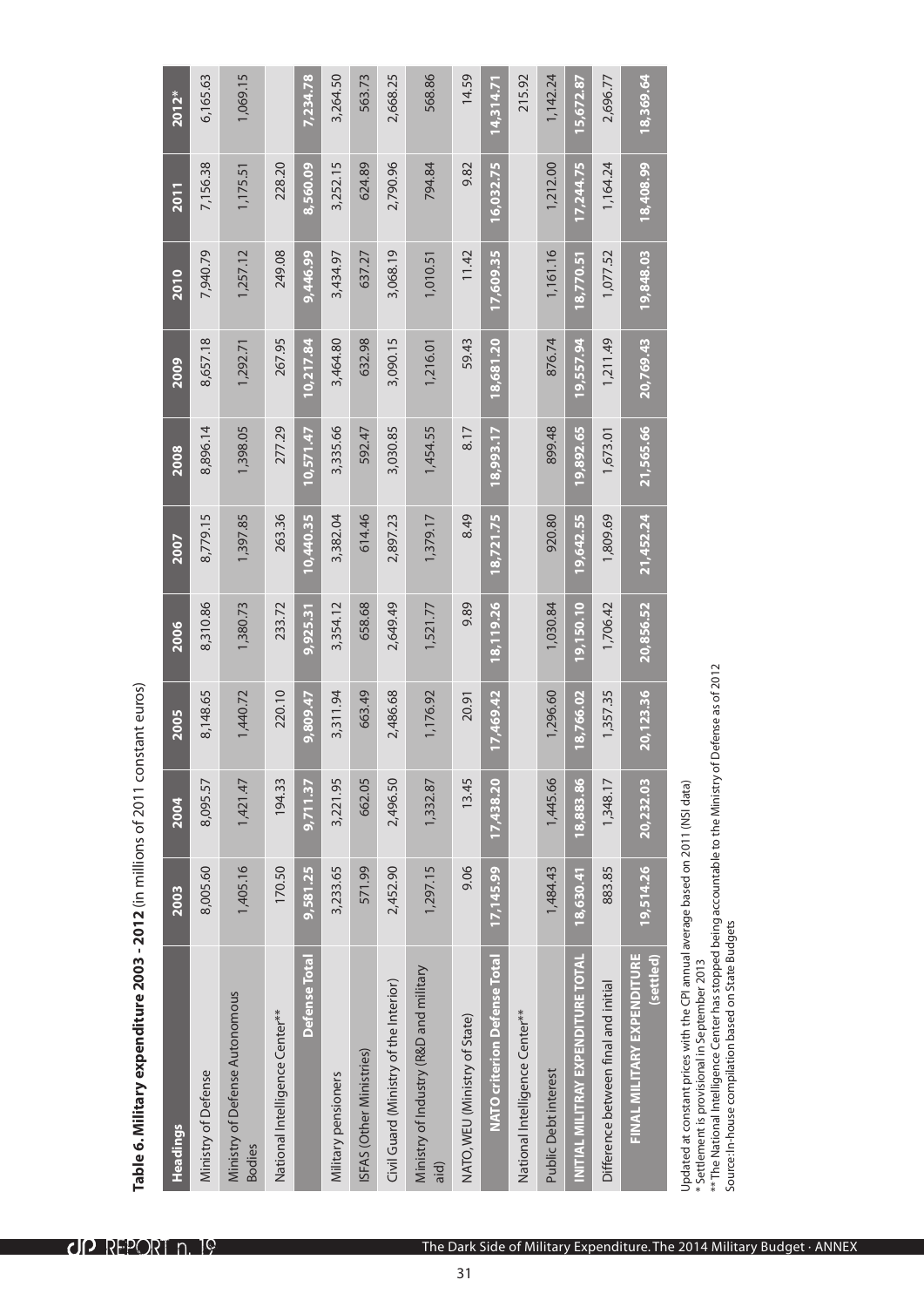



**REPORT 2007 Spanish Arms Exports 1997-2006** Tica Font June 2008

**REPORT 2008 Spanish Arms Exports 1998-2007** Tica Font October 2008

**REPORT no. 3 Spanish military expenditure 2009** Tica Font November 2008

**REPORT no. 4 Alliance of Barbarities.Afghanistan 2001- 2008: 10 Reasons to question (and rethink) foreign involvement** Alejandro Pozo December 2008

**REPORT no. 5 Spanish military expenditure and R&D 2010** Pere Ortega & Xavier Bohigas December 2009

**REPORT no. 6 Spanish Arms Exports 1999-2008** Tica Font & Francesc Benítez March 2010

**REPORT no. 7 The Truth About the Spanish Military Expenditure 2011 · Military expenditure and R&D in times of crisis** Pere Ortega & Xavier Bohigas December 2010

**REPORT no. 8 Spanish Arms Exports 2000-2009** Tica Font February 2011

**REPORT no. 9 The controversial Spanish arms trade, a secret business 2001-2010** Tica Font & Francesc Benítez October 2011

**REPORT no. 10 The Missile Defence System in Rota. A further step towards world militarisation** Teresa de Fortuny & Xavier Bohigas February 2012

**REPORT no. 11 Banks and Arms: Explosive investments. A Ranking of the Spanish Arms-Funding Banks** Jordi Calvo Rufanges · March 2012

**REPORT no. 12 The military industrial complex.A parasite on Spanish economy** Pere Ortega and Camino Simarro April 2012

**REPORT n. 13 Piracy in Somalia: An excuse or a geopolitical opportunity? A different look at the Spanish and international military participation against piracy** Pere Ortega · October 2012

**REPORT n. 14 Truth and lies in the 2013 Spanish military budget** Pere Ortega · October 2012

**REPORT n. 15 Exportaciones españolas de armamento 2002-2011. Cuando la venta de armas es una prioridad política** (Spanish) Tica Font, Eduardo Melero and Camino Simarro January 2013

**REPORT n. 16 Las** *otras* **violencias en América Latina** (Spanish) Pere Ortega and Moara Crivelente · January 2013

**REPORT n. 17 La industria militar en Cataluña, un deseo insatisfecho** (Spanish) Pere Ortega · June 2013

**REPORT n. 18 Spanish arms exports 2003-2012** Tica Font, Eduardo Melero and Camino Simarro July 2013

Centre Delàs d'Estudis per la Pau